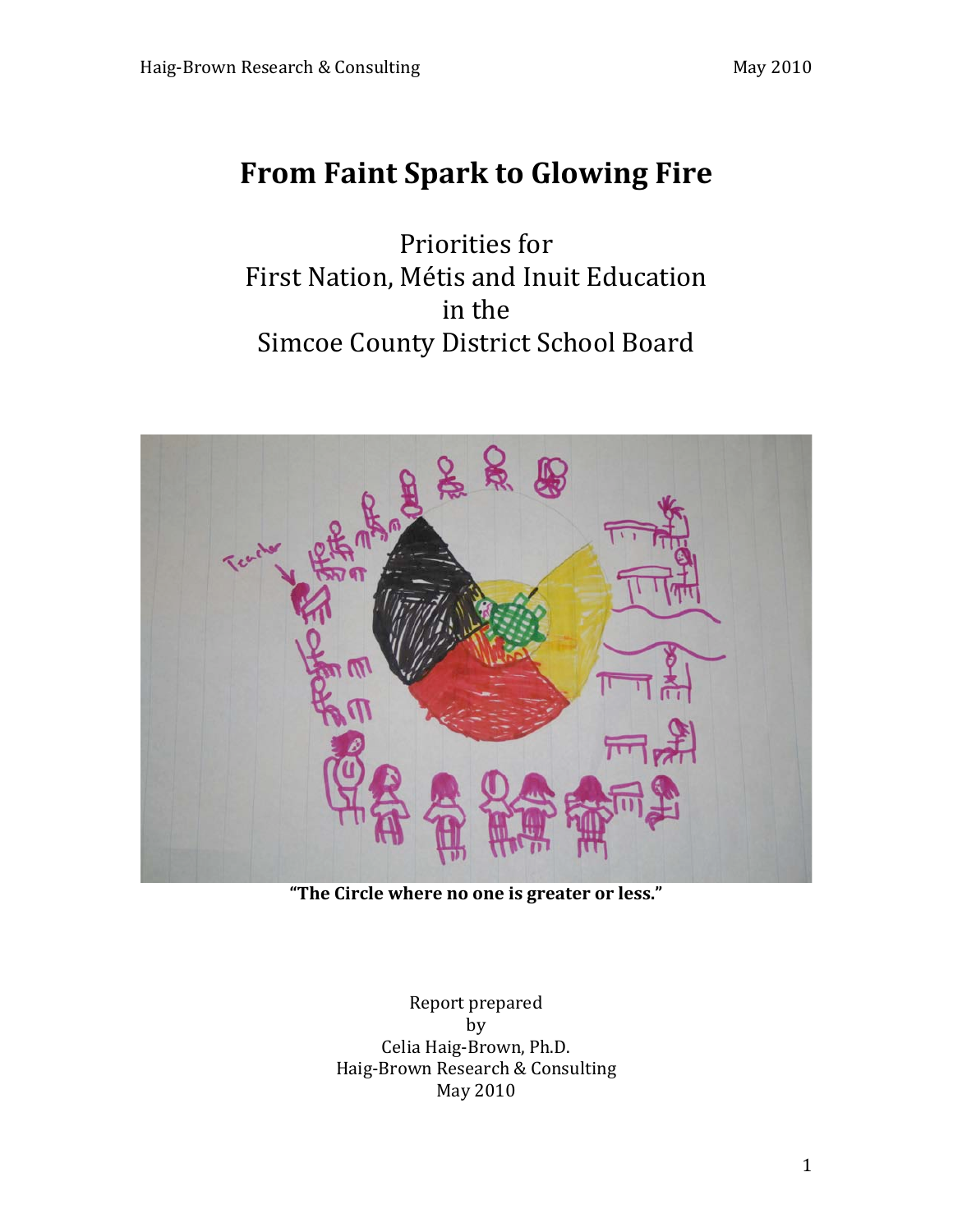#### **From Faint Spark to Glowing Fire:**

Priorities for First Nation, Métis and Inuit Education in the Simcoe County District School Board

> Report prepared by Celia Haig-Brown, Ph.D. Haig-Brown Research & Consulting

#### **TABLE OF CONTENTS**

- **1.** Introduction: The plan
- **2.** Voices from the schools and community
	- **A.** Where have we come from?
	- **B.** Where are we now?
	- **C.** Where do we want to go?
- **3.** The Priorities
	- **D.** How are we going to get there?
	- **E.** How will we know when we are there?

## **4.** Appendices

- **A.** Plan for the Day
- **B.** Charts transcribed
- **C.** The Charts in Living Colour

The cover photo is the work of one of the focus groups. The words are taken from the taped sessions as members reported back to the full group.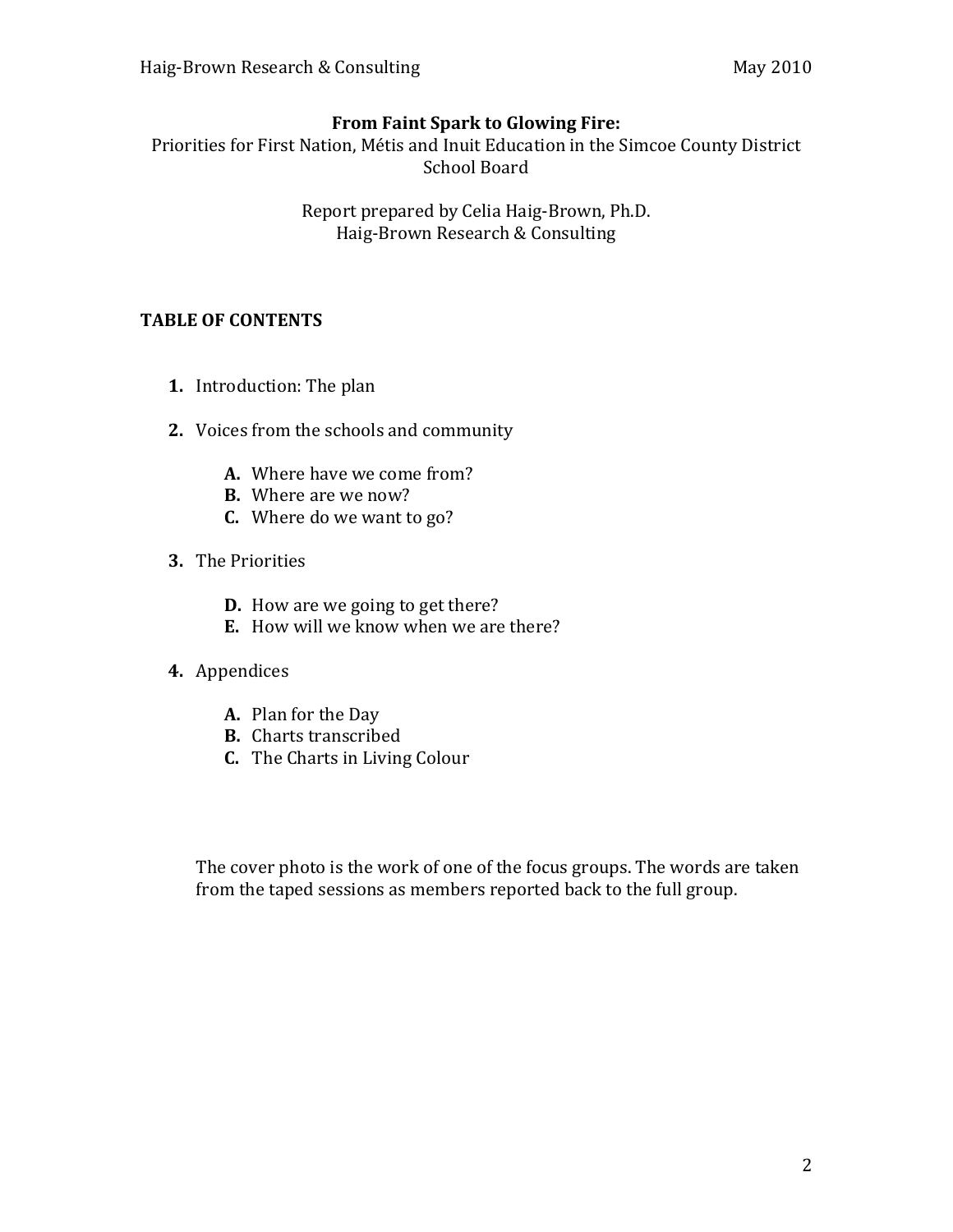## **Sustaining Success: Planning for Growth.**

**Introduction:** The workshop held in the Simcoe County Museum and sponsored by the Simcoe County District School Board (SCDSB) was an effort to review the past situation, the progress to date and the priorities for the future of the best possible practices for supporting the success of First Nation, Métis and Inuit students in the SCDSB. The plan was set as follows:

**Purpose**: The purpose of this day was primarily to plan future directions and specific priorities for supporting success of First Nation, Métis and Inuit students in the schools of the Simcoe County District School Board.

**Focus:** The planning included contextualizing current initiatives historically and prioritizing new ones.

**Participants:** Students, teachers, administrators and parents worked together in a series of structured activities. An elder was present for the day.

**Outcome:** The outcome was a clear set of common priorities for immediate and long term action. This document you are reading summarizes the outcomes of the various activities.

Five questions framed the day.

- 1. Where have we been? (History of the education of FNMI students)
- 2. Where are we now? (Current situation for FNMI in SCDSB schools)
- 3. Where do we want to go? (Dreams of best practices and programs with accompanying supports)
- 4. How are we going to get there? (Choosing pathways, priorities and strategies)
- 5. How will we know when we are there? (Evidence-based assessment.)

## **Facilitators:**

Celia Haig-Brown, Ph.D. Melissa Blimkie (Ph.D. student, York University) With Lisa Ewanchuk (First Nation, Métis and Inuit Principal, SCDSB)

**Acknowledgement:** I want to acknowledge Cree educator and Professor Emeritus Verna J. Kirkness who introduced me to this model and with whom I was fortunate to apprentice in earlier implementations of the format.

Through a series of structured activities, the participants engaged with the questions, moving from a historical perspective—for some a personal history—to the current context. From there, they focused on their dreams for schools,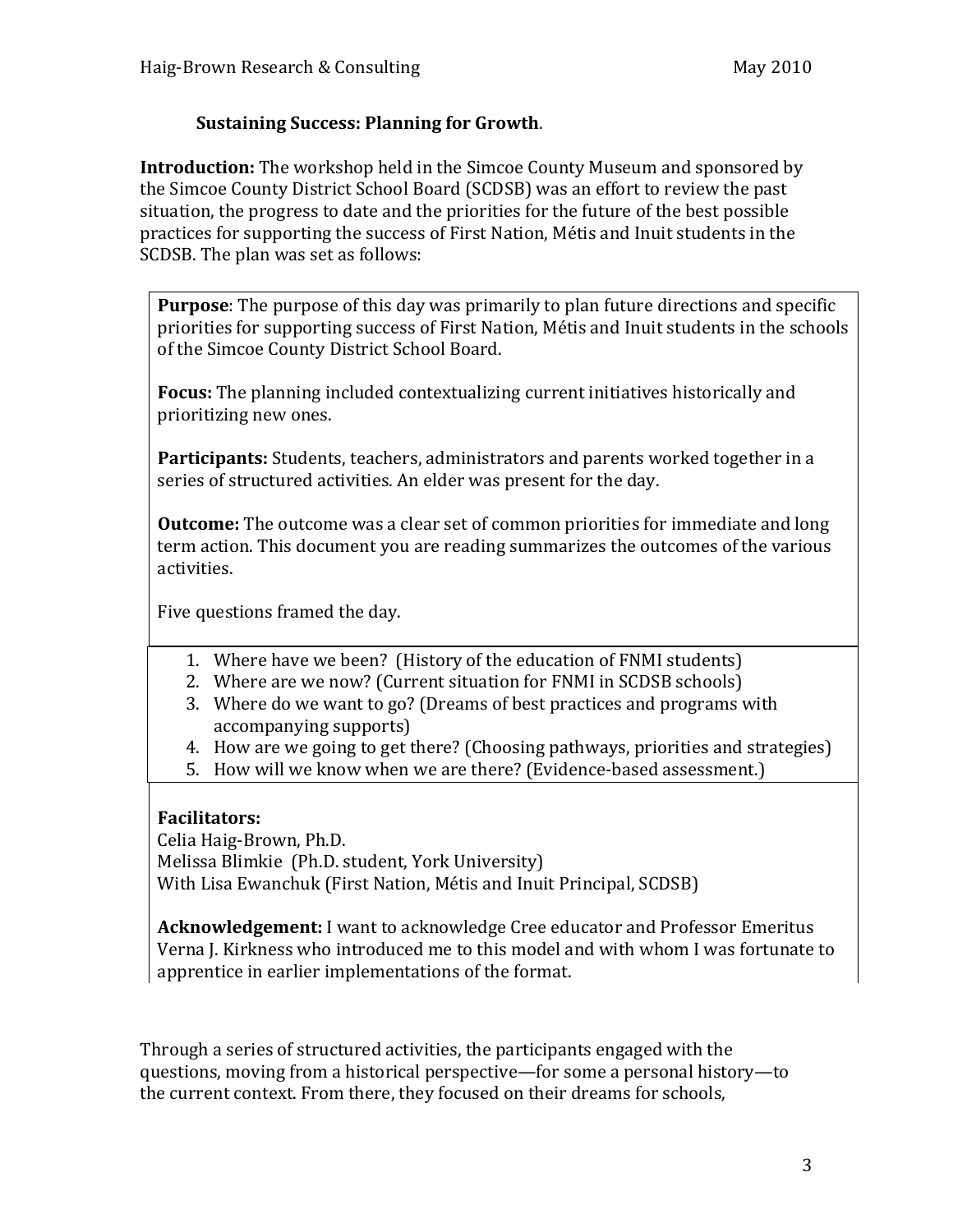classrooms and First Nation, Métis and Inuit students and then selected several priorities for immediate and long term attention. (See Appendix A for the outline of the day as circulated to participants.) The day followed the plan for the most part. Elder Gloria King opened the session with a very moving prayer in Anishinaabemowin.

The participants, a group of about twenty, included elementary and secondary students, teachers, parents, child and youth workers, administrators and an elder. Most were present for the entire day although some people dropped in for certain activities. As noted above, the discussion groups moved between affinity groups such as elementary or secondary students, the staff of the Urban Aboriginal Education Pilot Project and other adults while the mixed groups were formed and re-formed using a simple numbering strategy. This shift allowed participants maximum exposure to all other participants and also an opportunity to address some of the questions from particular experiences.

The sections that follow present major trends expressed by each of the discussion groups. The Charts generated as part of the group work are included in Appendix B. Photographs of these charts are found in Appendix C.

#### A. Where have we been? "Back to the Teachings."

For the first question, participants were asked to consider the history of education for First Nation, Métis and Inuit students in Simcoe County as well as their own experiences of schooling. In some groups, the participants focused on their own educational journeys as examples of this trajectory while others considered the broader context. Gesturing to a part of one of the charts, a student commented,

*My graph is the graph of my learning curve as far as knowledge of my culture* goes. The head with a light bulb<sup>1</sup> represents knowledge and the little people standing there getting bigger represent my age....The graph starts at fifteen, two *years ago when I was brought into the program [UAEPP] and goes up at a very, very slight increase since then but that's just because there is a lot to learn.* 

One of the adults commented on her portion of the chart:

+++++++++++++++++++++++++++++++++++++++++++++++++++++++

*My education is life within family whether it be my Austrian roots or my immediate family. I learned a lot from my family and from the Three Fires* Lodge, Three Fires Midewiwin Lodge. Both of those have had a real impact on my

 $1$  In order to enhance readability, there have been some slight edits for clarity in the move from oral to written comments as recorded on the day of the workshop. This is one example. Verbatim, the student said, "A head, a light bulb represent knowledge." This has been changed to, "The head with the light bulb represents knowledge."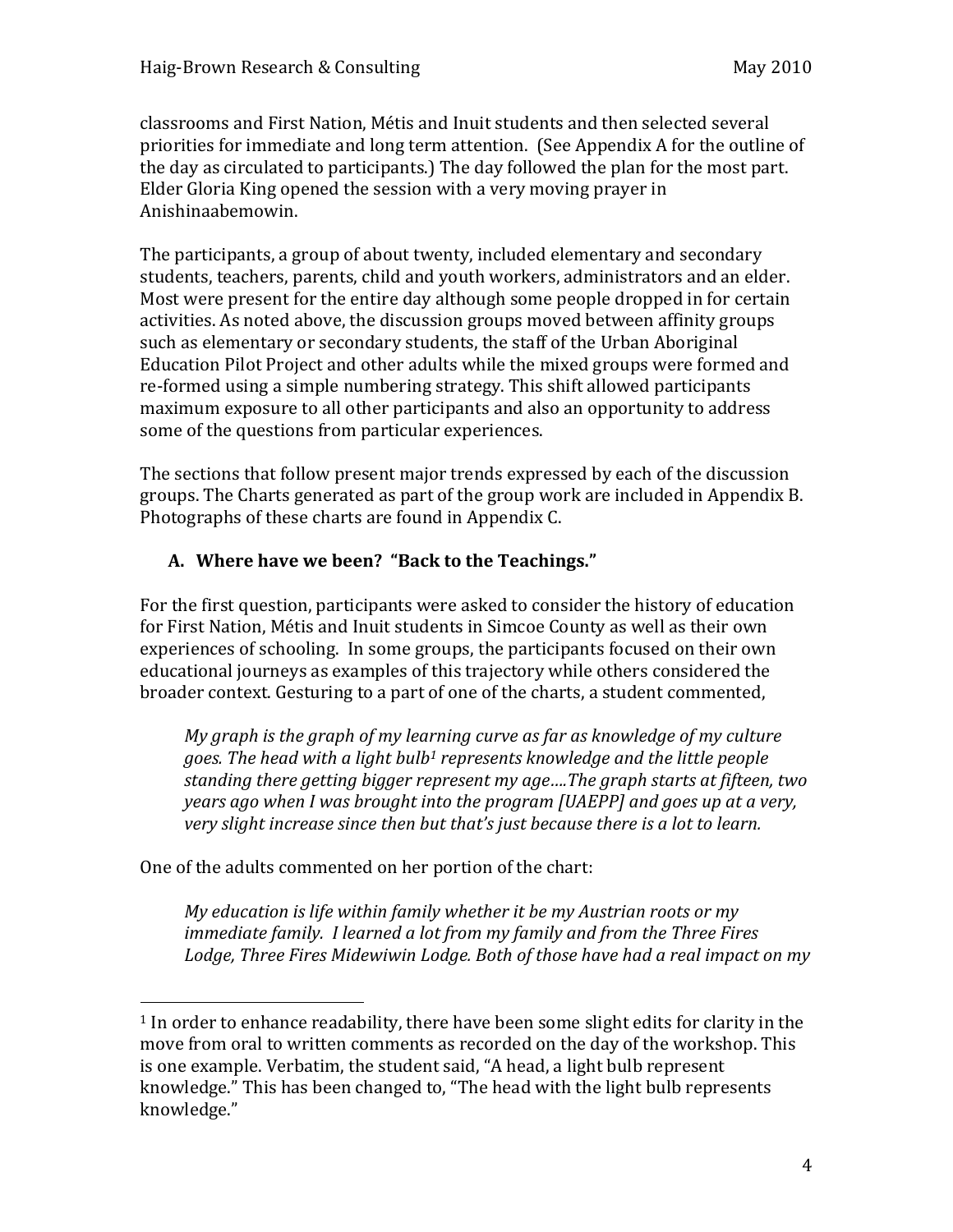*direction in my own personal life. And they teach me so much. And my four kids teach me a lot of patience and understanding.* (Laughter).

Elder Gloria King spoke at length of the seven stages of life. Starting with the old ways, she said, "Traditionally that's how they were taught from the very beginning of time, it was the elders that taught those teachings of how to hunt, how to fish, how to look after creation." She walked the listeners through the arrival of "Christopher Columbus and his friends", to the residential school with the children's little beds and the hair cutting, and from there to the ways people are coming back to their culture often starting from a connection to powwow. In current schools, cultural teachings are still not fully there but the goal is to move to incorporating the life circle into the school system. She spoke of the wonderful job the young people at the workshop were doing as "the teachings are beginning to come back to them."

She had a particularly important message to those who are unsure about the word traditional:

*I think people get scared of that word traditional. It doesn't mean that you are going to go back out into the wilds and build a teepee and live out there. I would have done that a long time ago if I was going to do that. Traditional just means going back to teaching all those things that were passed down to us from our elders and our teachers. That's where we are headed now. Because today in this* age right now, we need technology, we need all those things to help us get ahead but we also need to be grounded with our culture and our language. Because if *you are not grounded with that you don't know who you are....Some kids are getting into all kinds of trouble. But if you ground them to the sense of their culture and their teachings, they are going to be able to be stable. That comes* with the language and the culture, knowing who you are, who you are as Anishinaabe. It doesn't mean going back to running around barefooted with a *loincloth. That's all I have to say.* 

One group anticipating the second question – Where are we now?-listed both what education was like "before and what it is now."

Not knowing lots to knowing some stuff Not knowing history to having knowledge of your history Racism to not much racism Feel unfair to fair Boring to fun Not knowing language to 70% might learn No confidence and low grades to confidence and good grades Not knowing traditions.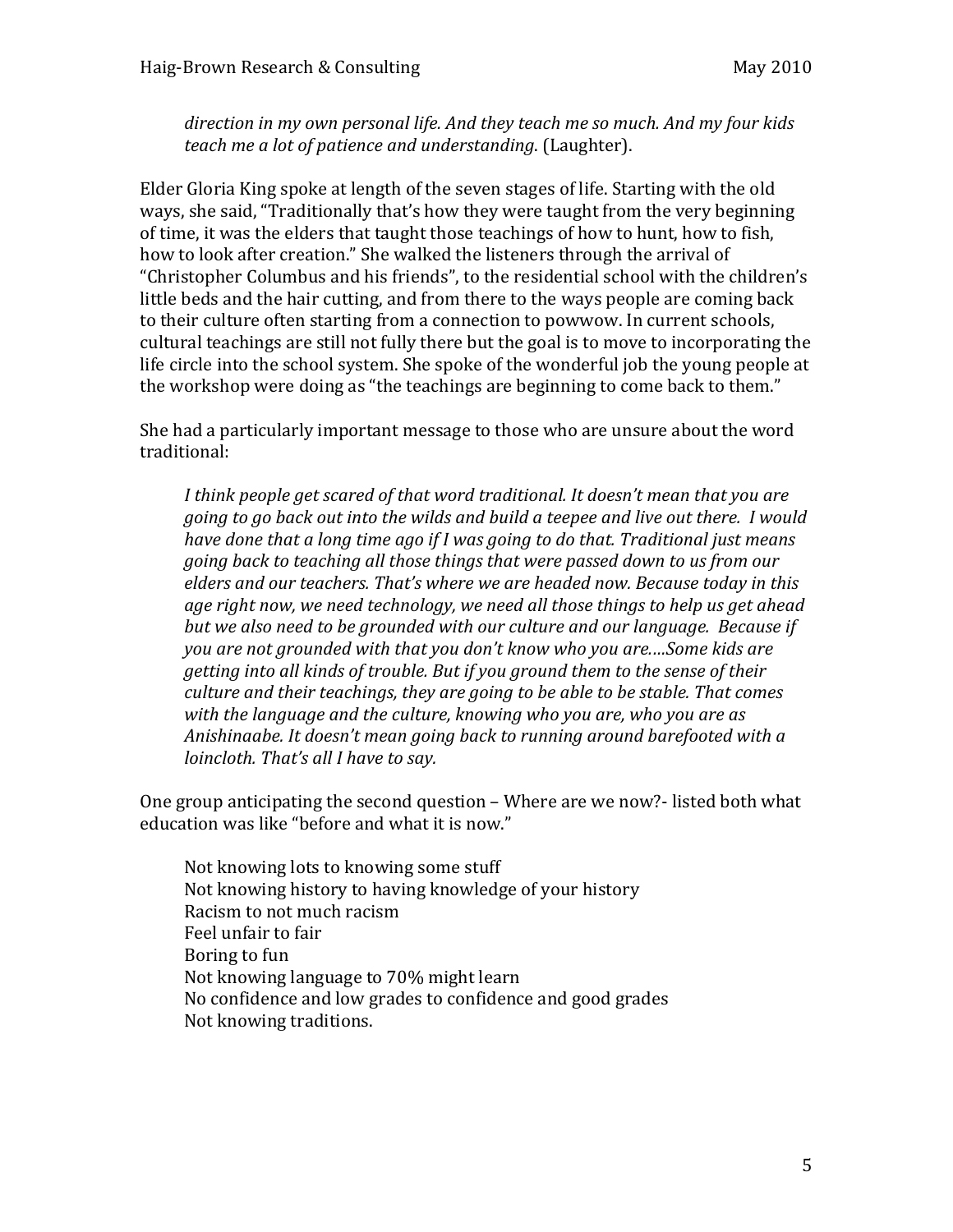#### **B.** Where are we now? "A faint spark of cultural awareness."

All groups mentioned the significant improvement in attention to First Nation, Métis and Inuit cultures, histories, peoples, learning and teaching over the past two years in some schools. At the same time, they recognized these are only small and fragile steps. "There is a quietness about it," one group noted. These steps need to be carefully guarded and nurtured. One group reporter articulated perfectly the thoughts of many there. Upon hearing that including Richard Wagamese's book *Keeper 'n' Me* in an English curriculum was part of the SCDSB's initiatives for the year, he said,

I noticed that there is a faint spark of cultural awareness in the school. It's just a *little spark though. And it needs to catch into a fire from this point. I shouldn't have#said#no#reaching#out#to#the#student#body,#but#there#isn't#that#much.#There# isn't that big push into the student body. I'm not talking shove it in their faces. I* am just saying introduce them to things. I can speak about what interested me and what interested some of my peers. You can reach out to the student body, using books like that or field trips that are based around Aboriginal open field *trips for any course that could take them out and give them teachings. I know it took me quite a while before I actually became driven and interested in what I was doing. It doesn't take much to experience something really profound with the culture and then you're ready to go. So I think that kind of reaching out and integration into the school itself and how to become something that's not just humming in the background, but something that is out amongst the student body.*

In addition to curricular inclusions such as books by Aboriginal authors and art activities, some groups talked about teachers moving more deeply into considerations of First Nation, Métis and Inuit issues in their classes. One staff person mentioned that teachers who had often worried about saying or doing the wrong things were now part of Professional Learning Communities where they were gaining knowledge and the confidence to bring it into the classroom. An elementary student said, "I put Welcome [on the chart] because more people are like, 'Hi, everybody,' and more teachers respect us. Because they never really knew who we were. They never really knew we were Native." Further, the group above commented on the movement, "From racism to not much racism."

For First Nation, Métis and Inuit students, the inclusion of texts and other work by Aboriginal authors meant a chance to learn and to affirm the cultural teachings they had never seen in schools.

And in that book, it explains why—all these different whys. It's a really good *introduction to the culture. I read it and, already knowing a couple of basics about the culture, I thought, "Yeah, that's right," or "Oh, that's what that is."*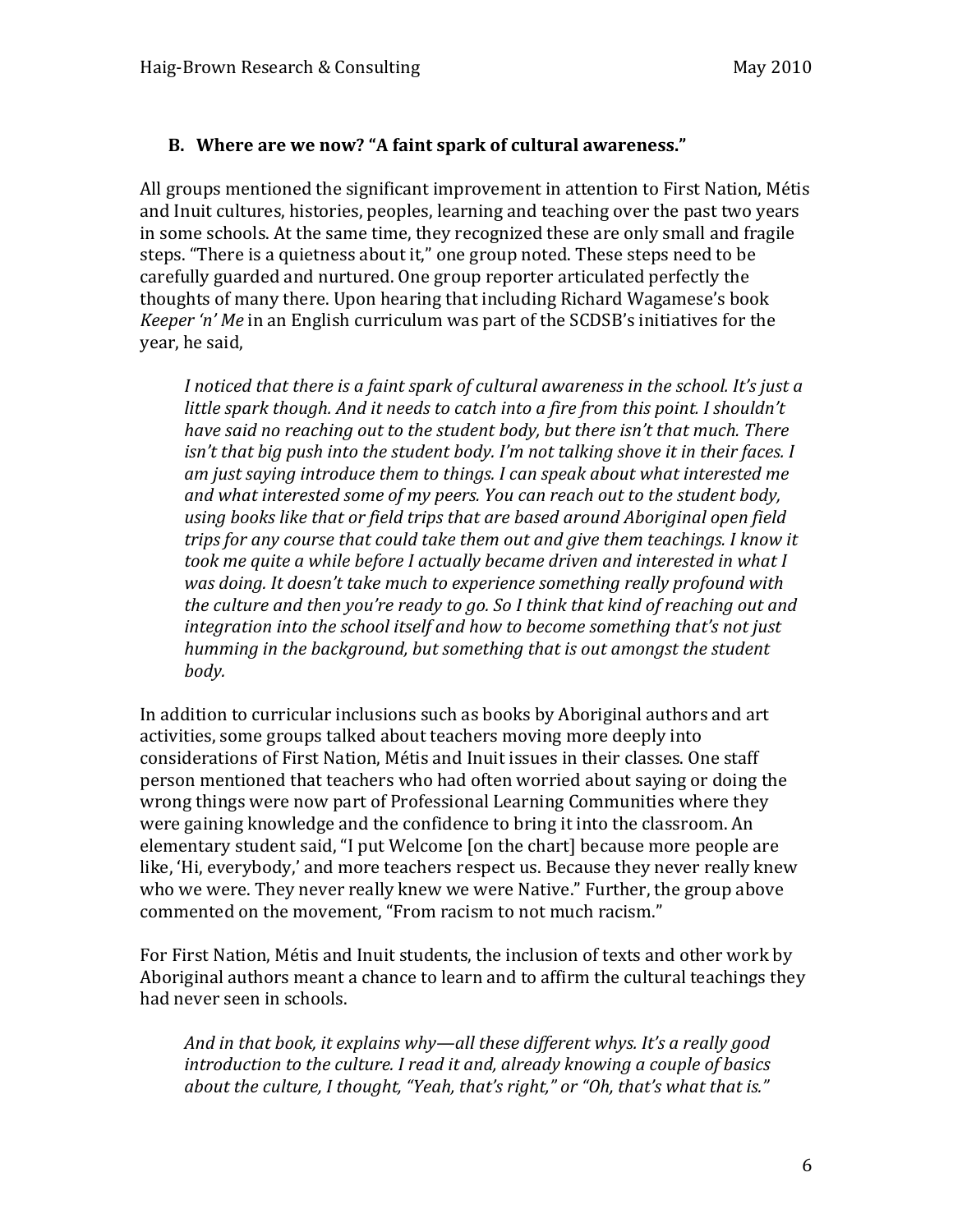There was strong feeling that all students should have exposure to First Nation, Métis and Inuit knowledge. One group mentioned the need to include students besides those who identified as First Nation, Métis or Inuit in the Native Studies classes and other initiatives, "Because it is knowledge that everyone deserves."

While some students acknowledged the importance of the cultural day at their school, others commented on the need for more cultural activities such as minipowwows. A group talked about the importance of the lodges located in some schools as a place of refuge (for chillin' on a bad day) and a place of sharing knowledge and support for all interested teachers and students. And in terms of current gaps, one group reported concerns about the need for more direct community and parental involvement.

*Parents: I am going to be open and honest here. That's a huge gap. We need to* really work on bringing the parents in. Bridging that connection with parents and students and school *[as well as] FNMI organizations. We just had Ruth in from Métis Roots, doing finger weaving. [But] those kinds of things are limited.... We have great people coming in but we need to make that bigger.* 

#### **C.** Where do we want to go? "No one is more than another."

In this activity, groups had a chance to "dream big," to imagine unlimited time and resources and to articulate what they see as an ideal classroom and school. The lists they created are reproduced in Appendix C. It is easy to spot recurring themes: Infusion of First Nation, Métis and Inuit knowledge across the curriculum for all students; Green classrooms; Elders in the classrooms for their knowledge and as Spiritual counsellors; more time to learn outside the classroom; more connection to the natural inside in the form of student gardens, bigger windows, natural lighting, and wood rather than concrete; and always The Circle as a signifier of equality and respect and an organizer of classroom space and pedagogy. In their reports back to the larger group, participants gave many specific details of these dreams.

The cover of this report is a reproduction of one group's dream. As they reported, "This is our dream school. This is our picture of our classroom. Everyone is equal; even the teachers are in the circle. No one is more than another." There are more First Nation, Métis and Inuit teachers in the schools. There are all the Educational Assistants and Child and Youth Workers needed for ultimate support of teachers and students. Classes are small, no more than twenty students and are an hour long in secondary schools. Textbooks are re-written to infuse Aboriginal learnings across the curriculum. This is especially important for "an updated version of history because a lot of our textbooks are old style British writing." A range of language classes including immersion are available to everyone (e.g. Anishinaabe, Mohawk, Michif). Lacrosse and other First Nation games are part of the Physical Education program. And teaching styles are varied.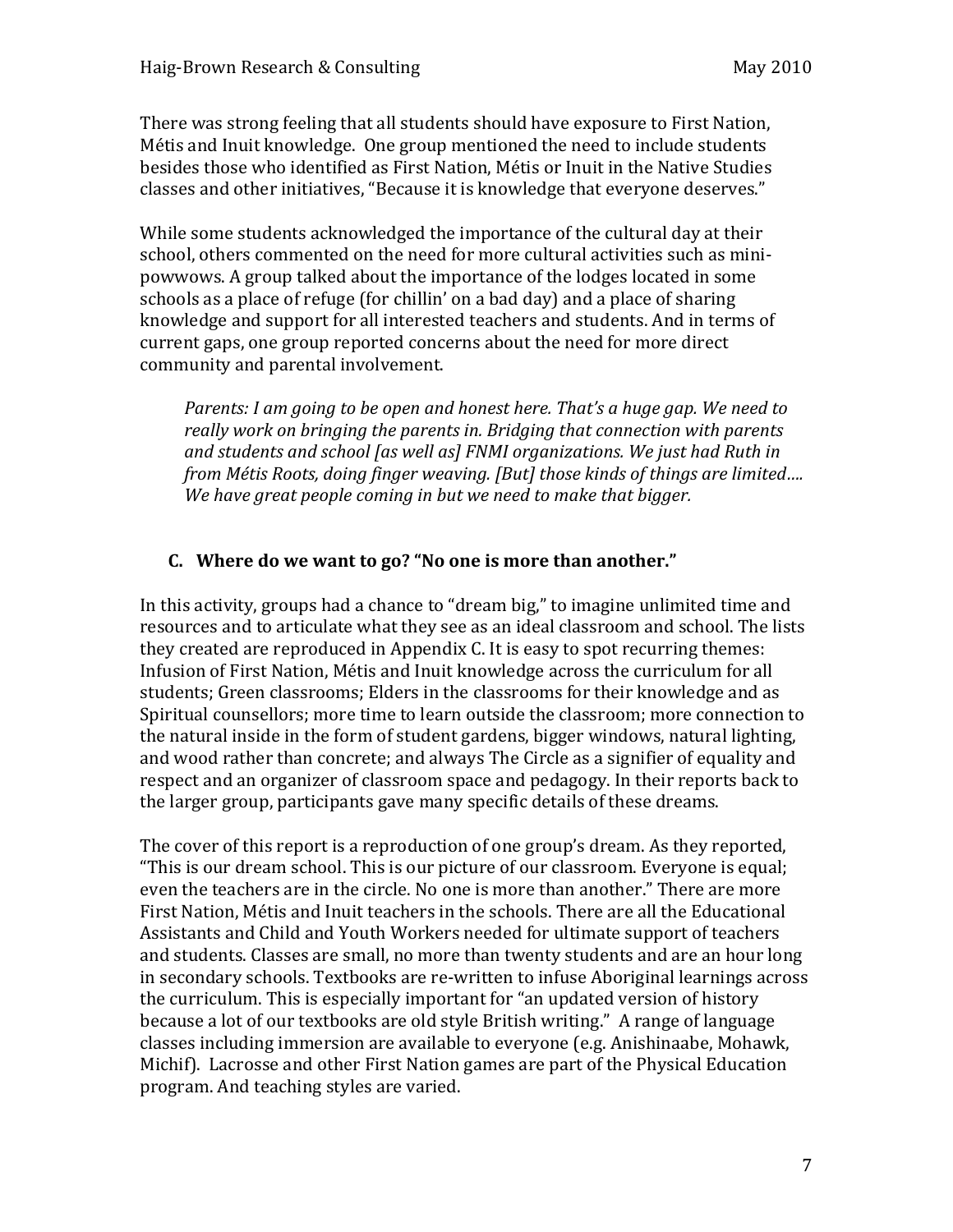*The already established institutional learning style worked for me to this point,* but the Anishinaabe style has also worked for me. For some people, the *institutionalized style may work them great, but they cannot learn from the* Anishinaabe style; it's just not their thing. But the Anishinaabe style might work *great for some people but they might not be able to learn from the* institutionalized one. So a merge between the two would reach all audiences and *everyone would be able to learn and benefit from a style incorporating both methods of teaching, all methods of teaching. Everybody is in this stream of school.#Everybody#is#welcome.##Everybody#will#learn.#The#whole#circle#thing:# everyone is equal. And it makes no sense for someone not to have the opportunity* to learn the same as everyone else does.

Groups would eliminate all paper and move to more on-line learning. Environmental concerns are part of all aspects of the curriculum. There is "more respect and sensitivity" for the environment. No one throws garbage on the ground.

On the topic of Elders, one elementary student reporting for the group said, "Bring" elders to the classroom so they can teach the old days. Like my grandma. She just lives at home but when people come over, she teaches them. She could go to school or we could go to her." A secondary student reporting from his group said that Elders could come,

*…to#do#teachings#once#or#twice#weekly.#Come#into#the#school classroom#and#give#* a teaching. Of course, being they are the guests, if they have to be brought in, they have accommodations made for them. To make them feel welcome and give *thanks, "Thank you for coming and giving us your time and knowledge."* [They could also serve as] *spiritual counsellors rather than guidance counsellors. People who are well knowledged in life's paths could come in and they could be* available for these students to talk to if they are really having trouble and they're stuck in a rut in life. There's always these spiritual counsellors there to help guide them on their way.

Another group suggested to have a specific Elder for schools in certain areas of the Board so that they become familiar with the students and are available more regularly. A dedicated lodge or other available space for smudging was a feature of the dream school. For at least one student, this room could serve as a chill room, "I want chill rooms like if you're having a bad day or the teacher's in a bad mood, or you're in a bad mood. You want to freak out or something. You can go chill." And most important, protocol in relation to ceremony and celebrations such as powwow is incorporated into all schools.

Field trips in a range of courses and experiences with learning beyond the chalk and talk add a dimension to in-class learning. One group said, "More field trips so we don't just sit in class and talk about it and look at pictures. We actually get to do it. Like hands-on." Another group reported: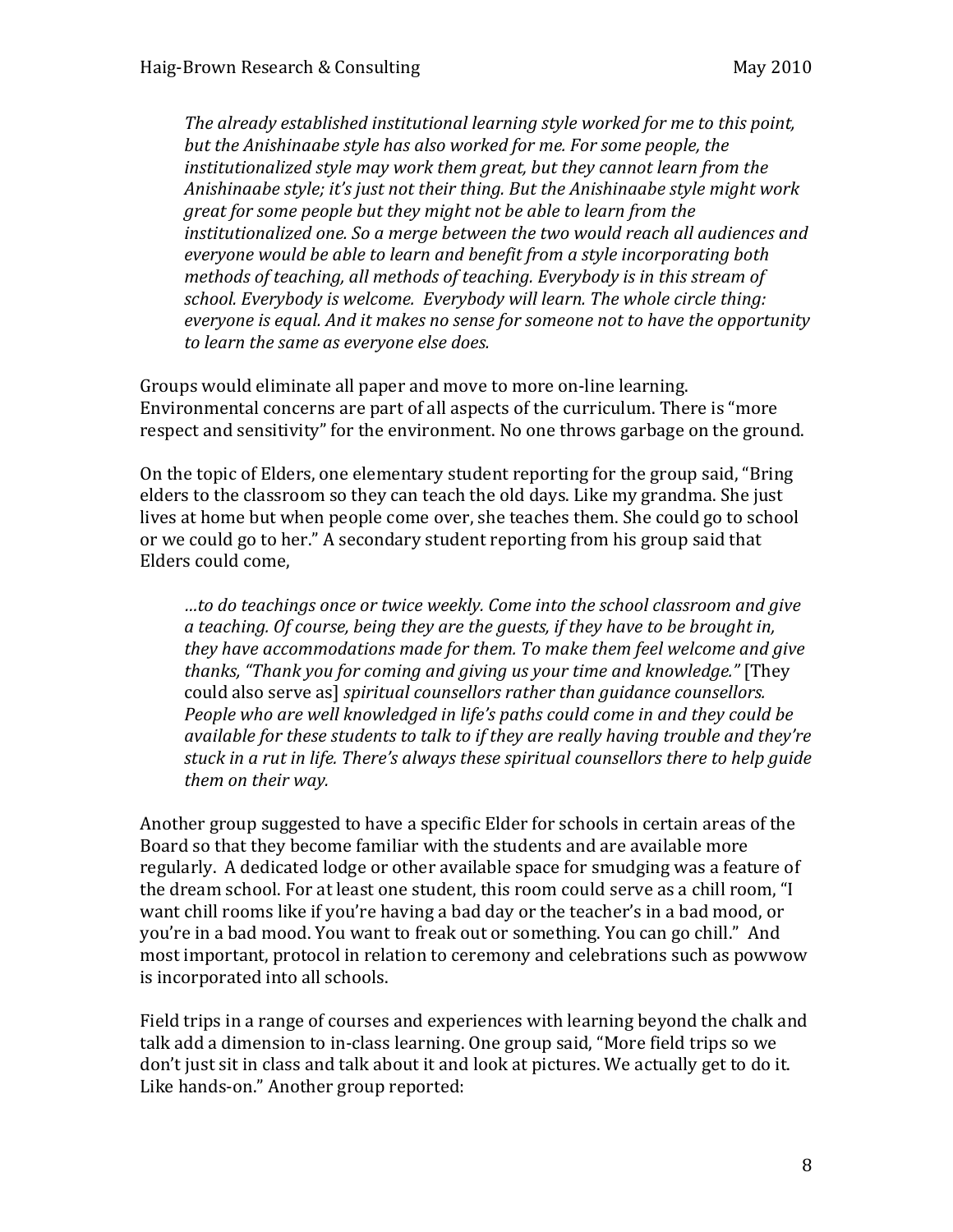*Bring everything outdoors. Have more hands-on involvement with the curriculum. Go out instead of just talking about the theory, "This is how you do this,#okay,#let's#move#on;#this#is#how#you#do#this,#let's#move#on;#this#is#how#you#do#* this, let's move on. Instead teach, "This is how you do this, now do it." Supply the  $t$ ool kit and let them teach themselves.

#### On the natural, there were many ideas.

*The use of wood products to build a classroom or the entire institution rather* than concrete, poured concrete and artificial materials like artificial fabrics. In using wood and that natural light wood gives the environment, there is almost an energy with wood. It's very relaxing and it's a warm feeling. ……

Have many courtyards and gardens open for recreational use or for class use as a place to gather thoughts and think and get work done. It's a calming environment; it's a much easier place to gather thoughts and focus. Possibly even have personal gardens for the students....A personal garden for the students *perhaps would teach responsibility of some sort. They're responsible for this* garden to make it look how they wish. To grow the plants they have, take care of *these plants as almost a side project and even that could go towards earning marks in school and possible some of their classes. Biology would fit in there* really easily.

And a recurring theme of windows, "More windows that open. Because you want to be more connected to the environment and nature and stuff. Sort of like being stuck in your classroom and it's all hot and gruesome and you could just open up a window and more fresh air comes in and the bad air goes out." From another group, "More use of natural light would mean more windows, bigger windows possibly. And it helps with the whole connection to nature thing. You know, being able to see outside and having outside being able to see inside is a good thing for most."

#### **D.** How are we going to get there?

Let teachers know how the circle works and the history of the circle. Teach them this is how the circle works and this is where the circle came from; this is *why it works. So if you do have a small class, you may want to consider using* this method of teaching and organizing your class because of these benefits and the way it will help the kids learn

For the final activity of the day, group members worked first individually to tease out three most important and achievable priorities from their dream lists. From there, they worked together with other group members to reach consensus on the next steps for the Simcoe County District School Board to consider. The list as generated that day is self-explanatory.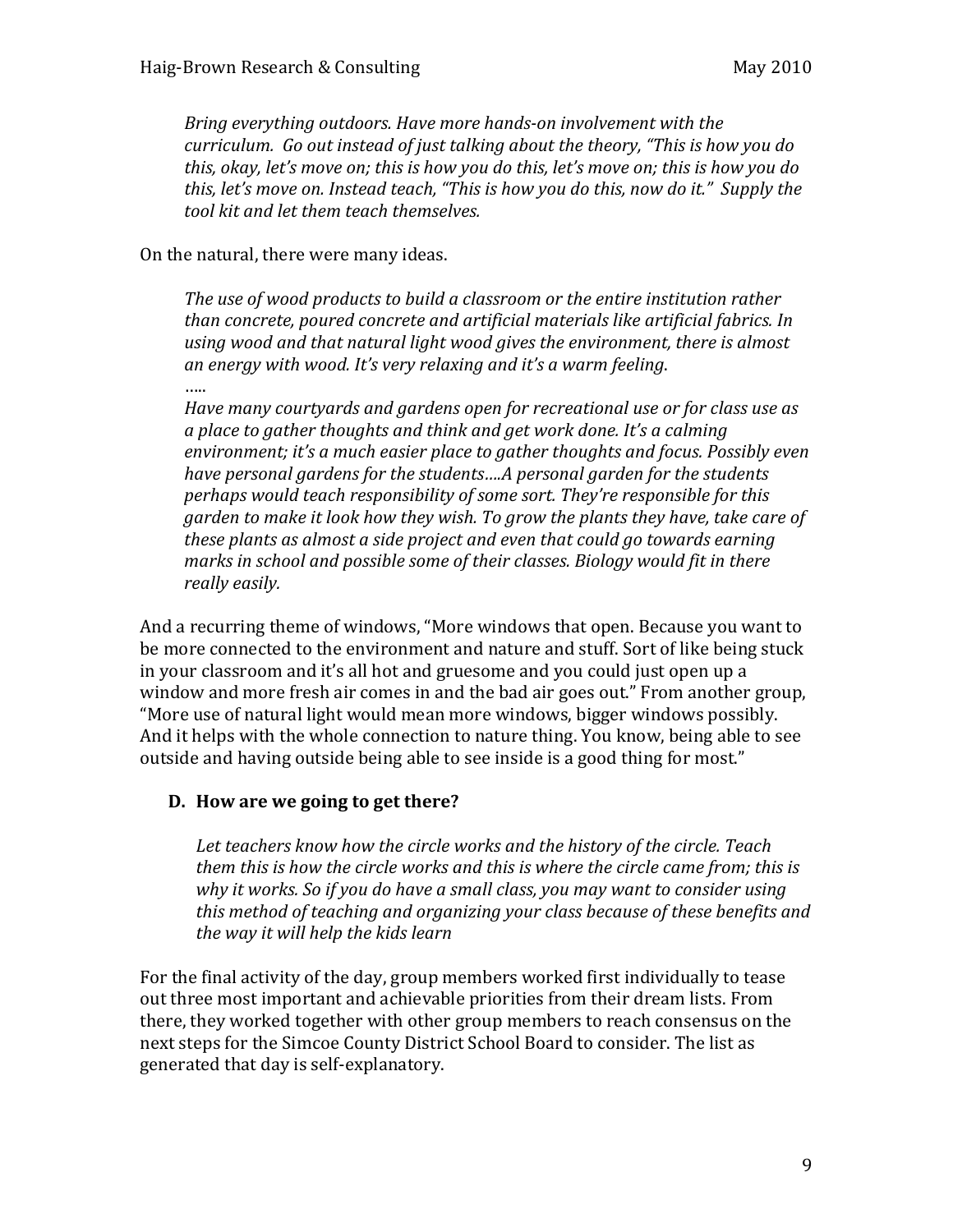## **PRIORITIES**

- Circle/Lodge/Space for Gathering: for all schools
- Language: for all schools (at least 20 minutes a day; at least three times a week for primary)
- Elder/Speaker/Senator: built into time table: "*Creating a nest of people who would be glad to share their time."* 
	- o Create a list of volunteer Elders (SCDSB clearance)
	- o Network
	- o Offer tobacco; "Respect" fund for honoraria.

"If they take the tobacco, they'll be there. That's your guarantee; it's a promise."

- Full time FNMI staff within each school (for chilling and learning) "If my brother missed my mum, if he had this urge to cry, he could just go to the lodge."
	- o Self-identification for staff
	- PLC's with FNMI focus: "way more" and on-going
		- o Hands-on activities: develop staff awareness
		- o Integrate FNMI understandings into differentiated instruction
		- o Integration of traditional knowledge into the current curriculum
		- $\circ$  The optional use of the circle in small classes. (Make knowledge) available to teachers.]
	- *The Mishomis Book* available in all elementary and secondary schools in the district.

## **E.** How will we know when we are there? Following up

Most important to an exercise such as this one is some kind of monitoring to see what comes of all the talk. It was decided that the Board would undertake to administer a survey of all schools in the Board at this time next year to check on their progress in light of the priorities listed above (e.g. a lodge or other space for ceremony is available; language classes are offered; Elders have been working in the school, etc.) In addition, the Principal of First Nation, Métis and Inuit Education will systematically monitor progress on the various related initiatives. Use of documents coming from the Professional Learning Communities would be one source of such information. Generating a list of volunteer Elders and budgeting for their work is another possibility.

**Closing Circle:** As a completion to a day of hard but stimulating work, Elder Gloria King led the whole group in a closing circle. Last words from each participant and hugs all around completed our time together.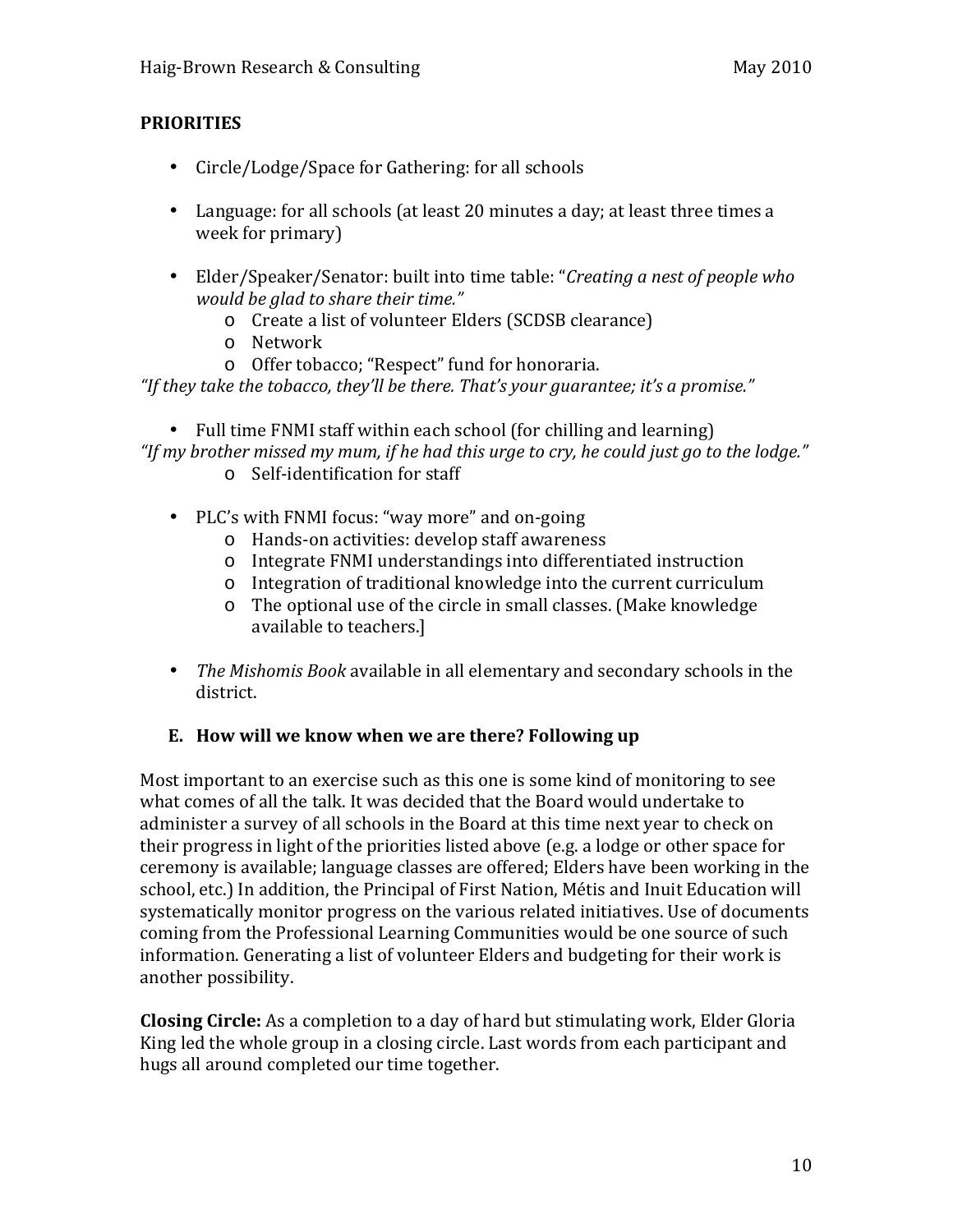## **APPENDICES**

- A. Plan for the Day
- **B.** Charts transcribed
- C. The Charts in Living Colour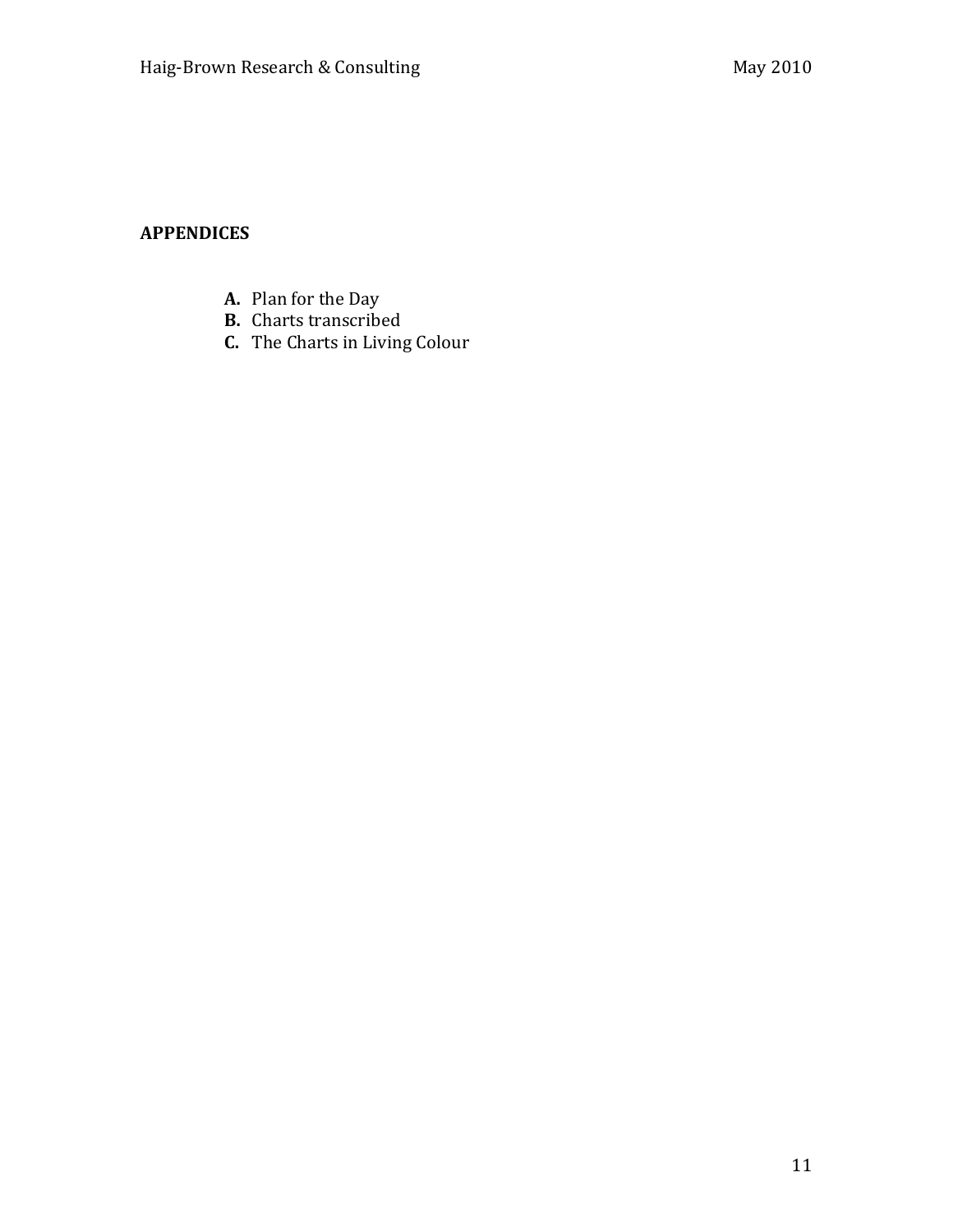#### **APPENDIX A: PLAN FOR THE DAY Sustaining Success: Planning for Growth**

Support for the success of First Nation, Métis and Inuit Students in the Simcoe County District School Board.

Simcoe County Museum May 13, 2010

9 am to 3 pm.

**Purpose**: The purpose of this day is primarily to plan future directions and specific priorities for supporting success of First Nation, Métis and Inuit students in the schools of the Simcoe County District School Board.

**Focus:** The planning will include contextualizing current initiatives historically and prioritizing new ones.

**Participants:** Students, teachers, administrators and community members will work together in a series of structured activities. An elder will be present for the day.

**Outcome:** The outcome will be a clear set of common priorities for immediate and long term action. A document summarizing the outcomes of the various activities will be created and circulated.

Five questions will frame the day. ∗

- 1. Where have we been? (History of the education of FNMI students)
- 2. Where are we now? (Current situation for FNMI in SCDSB schools)
- 3. Where do we want to go? (Dreams of best practices and programs with accompanying supports)
- 4. How are we going to get there? (Choosing pathways, priorities and strategies)
- 5. How will we know when we are there? (Evidence-based assessment.)

## **Facilitators:**

 $+\frac{1}{2}$  +  $+\frac{1}{2}$  +  $+\frac{1}{2}$  +  $+\frac{1}{2}$  +  $+\frac{1}{2}$  +  $+\frac{1}{2}$  +  $+\frac{1}{2}$ 

Celia Haig-Brown, Ph.D. Melissa Blimkie (Ph.D. student, York University) Lisa Ewanchuk (Principal, First Nation, Métis and Inuit Education, SCDSB)

<sup>∙</sup>I want to acknowledge Cree educator and Professor Emeritus Verna J. Kirkness who introduced me to this model and with whom I was fortunate to apprentice in earlier implementation of the format.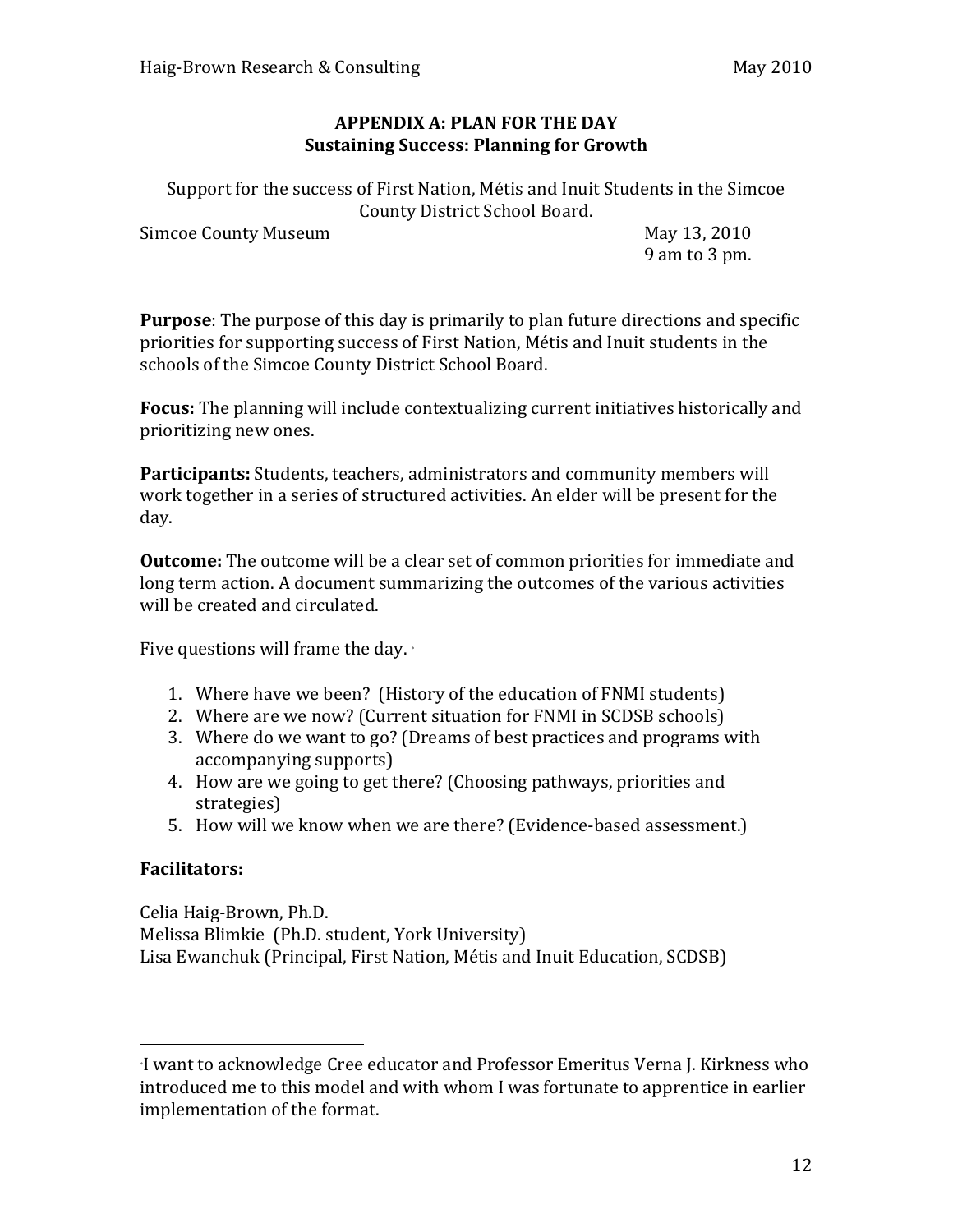## **OUTLINE OF THE DAY**

In order to achieve the goals of the workshop, the day followed the planned format as outlined below.

#### **OPENING CIRCLE 9:00 to 9:15 am (All)**

Opening prayer by elder Gloria King Message from SCDSB Janis Medysky Principal of First Nation, Métis and Inuit Education Lisa Ewanchuk Introductions by participants

#### FIRST ACTIVITY (Mixed group) 9:15-10:00 am **Where have we been?**

Choose one person to serve as facilitator for the group. That person's responsibility will be to ensure each member has an opportunity to contribute. Choose one person who will report from your group, speaking to the representation that you will create jointly. Using supplied materials, create a representation of your group's view of the path that has led us to this time in the schooling of First Nation, Métis and Inuit students. What is the history of education for the students of this area? Use only symbols, diagrams and pictures. No words.

#### **SECOND ACTIVITY (Affinity groups: students, UAEPP staff, ) 10:00-10:45 am Where are we now?**

What is the current situation for First Nation, Métis and Inuit students in the schools with which you are familiar? What is your situation? What specific initiatives are currently in place? What is your involvement? Are there gaps in what should be done? Use chart paper to list—or represent in some other way—your group's knowledge of the current context. Post these on the walls.

#### **BREAK: 10:45-11:00 am Coffee and circulate to view the posted charts.**

#### **THIRD ACTIVITY (Affinity groups: Elementary Students; Secondary Students; UAEPP staff and a mixed group of Parent, Teacher and Board Personnel) Where do we want to go? 11:00-12:00 pm**

This is the chance to dream big! Imagine that time and money are not issues and create the best possible school and/or classroom for First Nation, Métis and Inuit students of the SCDSB. What would it look like? What would it include? Who is there? Brainstorm and list on chart paper every dimension your group can think of.

## **LUNCH%BREAK%12:00\12:45%pm**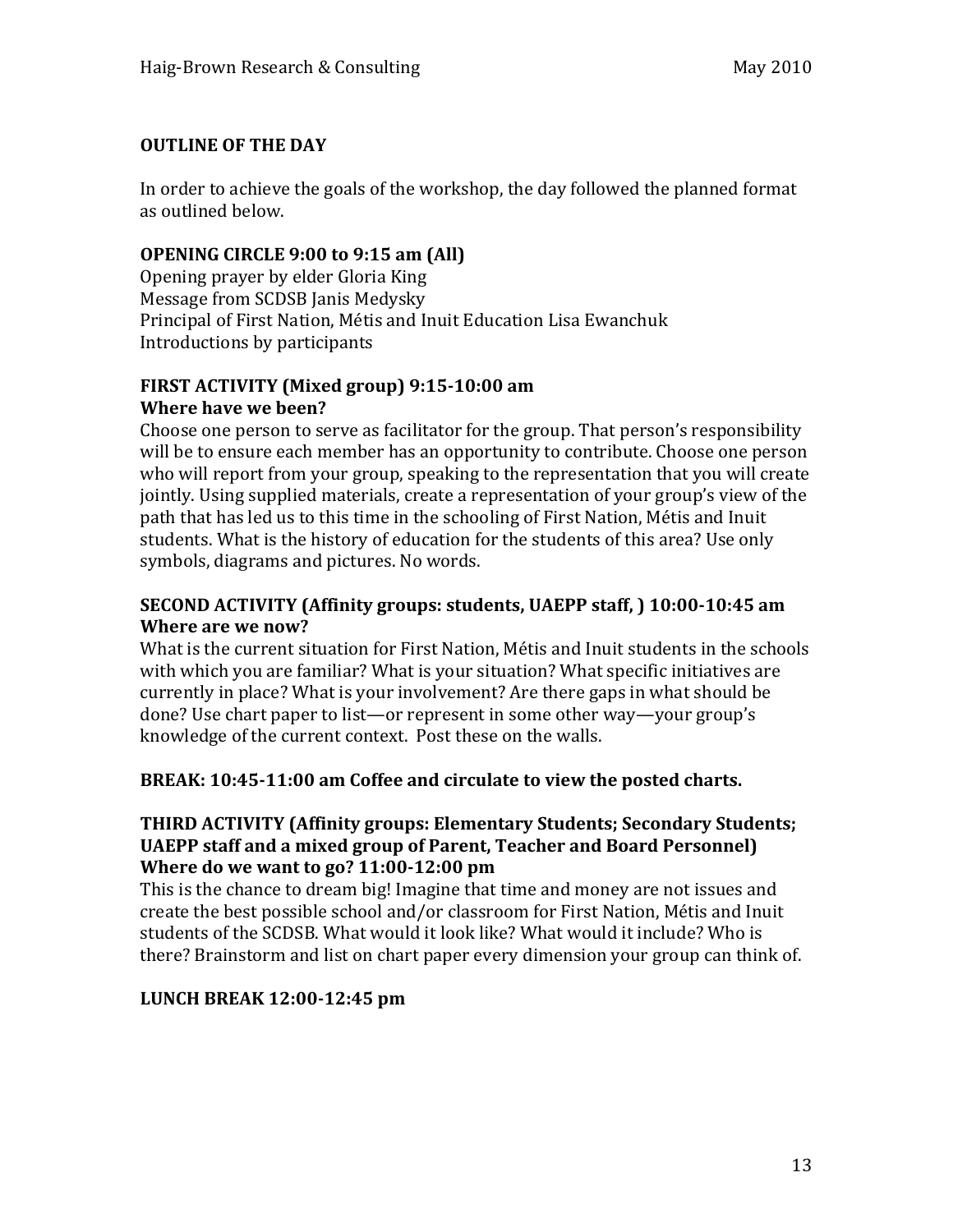## **FOURTH%ACTIVITY%12:45\1:45**

#### How are we going to get there? (Mixed groups)

Consensus Activity: This is the hard part now. Review your list individually and choose your top three priorities. These priorities must be achievable and concrete. Find a partner and come to agreement about three priorities. Then come together as a group and all together decide on your top three priorities. Some guiding questions could be: What are the three most important dimensions of your list that **SCDSB should act on in the near future? What is required to accomplish them?** We will then come together as a full group and work to reach consensus on the top priorities for the whole group.

#### **BREAK: 1:45-2:00pm**

#### **FINAL ACTIVITY: 2:00-2:30 pm.**

#### How will we know when we are there? (Affinity groups)

As a full group, we will decide on some particular evidence to be gathered as a way to check on progress to achieving the priorities established in activity four.

## **2:30\3:00%CLOSING%CIRCLE%(Led%by%Elder%Gloria%King)**

Final comments for the day before going on to the work of continuing to contribute to the success of First Nation, Métis and Inuit students in the schools and community of the SCDSB.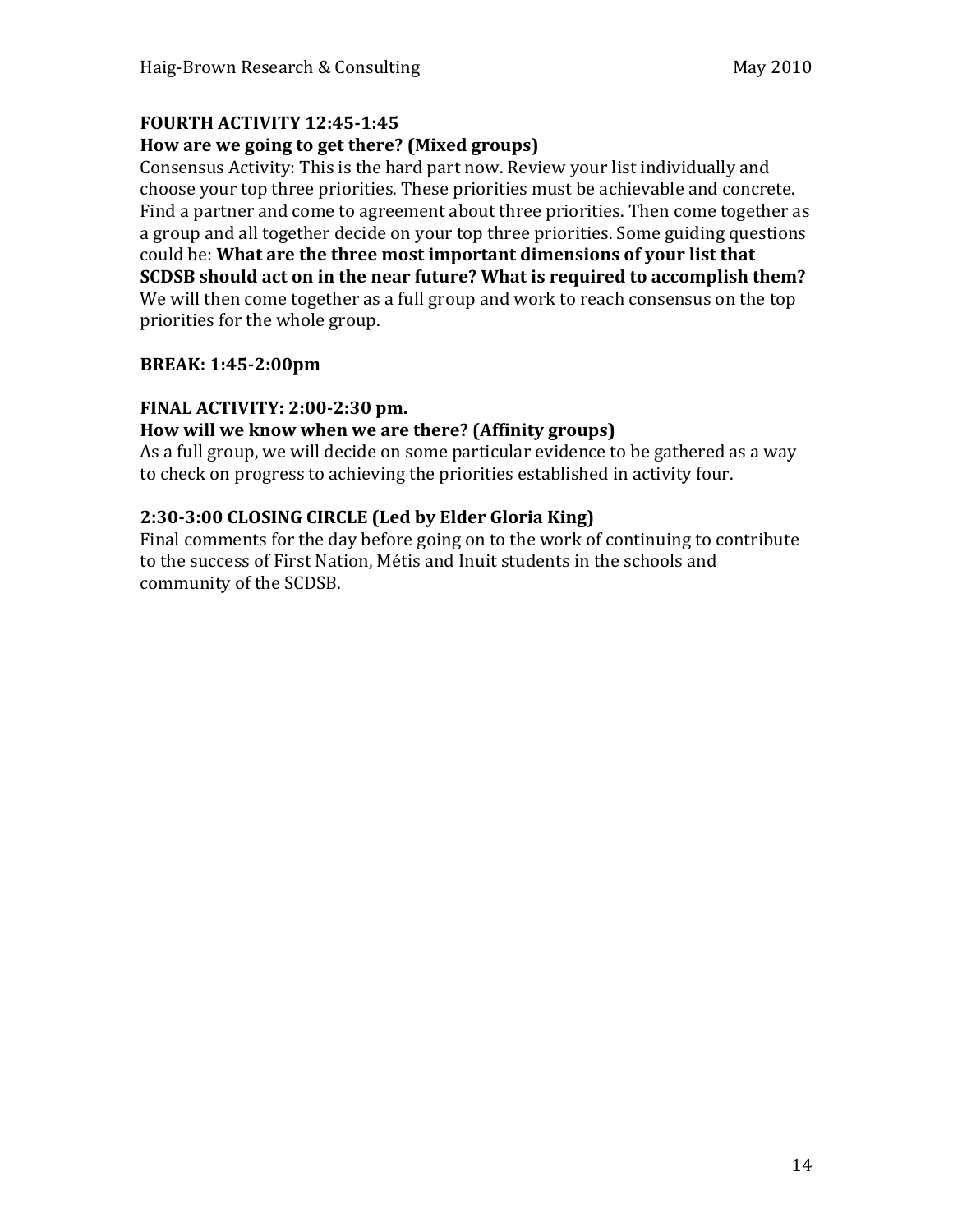#### **APPENDIX B: CHARTS TRANSCRIBED**

#### **WHERE ARE WE NOW?**

#### **Group%1%(UAEPP%staff)**

A. What initiatives are in place?

UAEPP, CYW's IRT Language and beading in pilot schools PLC's with FNMI focus Principal for Aboriginal education Focus targeted P.D. Providing current, accurate resources to staff Implementing community partnerships.

B. Are there gaps in what should be done?

More work in grades  $3&6$ Parent engagement in lacking FNMI organization involvement Weaving FNMI culture into Ontario curriculum Deeper implementation

C. Current situation of FNMI students

Are self-identifying both formally and informally 20% graduate rate gaining pride, knowledge, confidence sense of belonging (everyone) Access to appropriate resources Self esteem had been identified Being listened to Teachers stepping out of their comfort zones Immediate access to support through CYW's, elders, senators

#### **Group%2%(Miscellaneous%group)**

Schools Today

Voice – happy, interactive Less fear/more willingness to work with schools Pride of heritage Awareness/interest among all students Disappearing stereotypes thru awareness Resources+available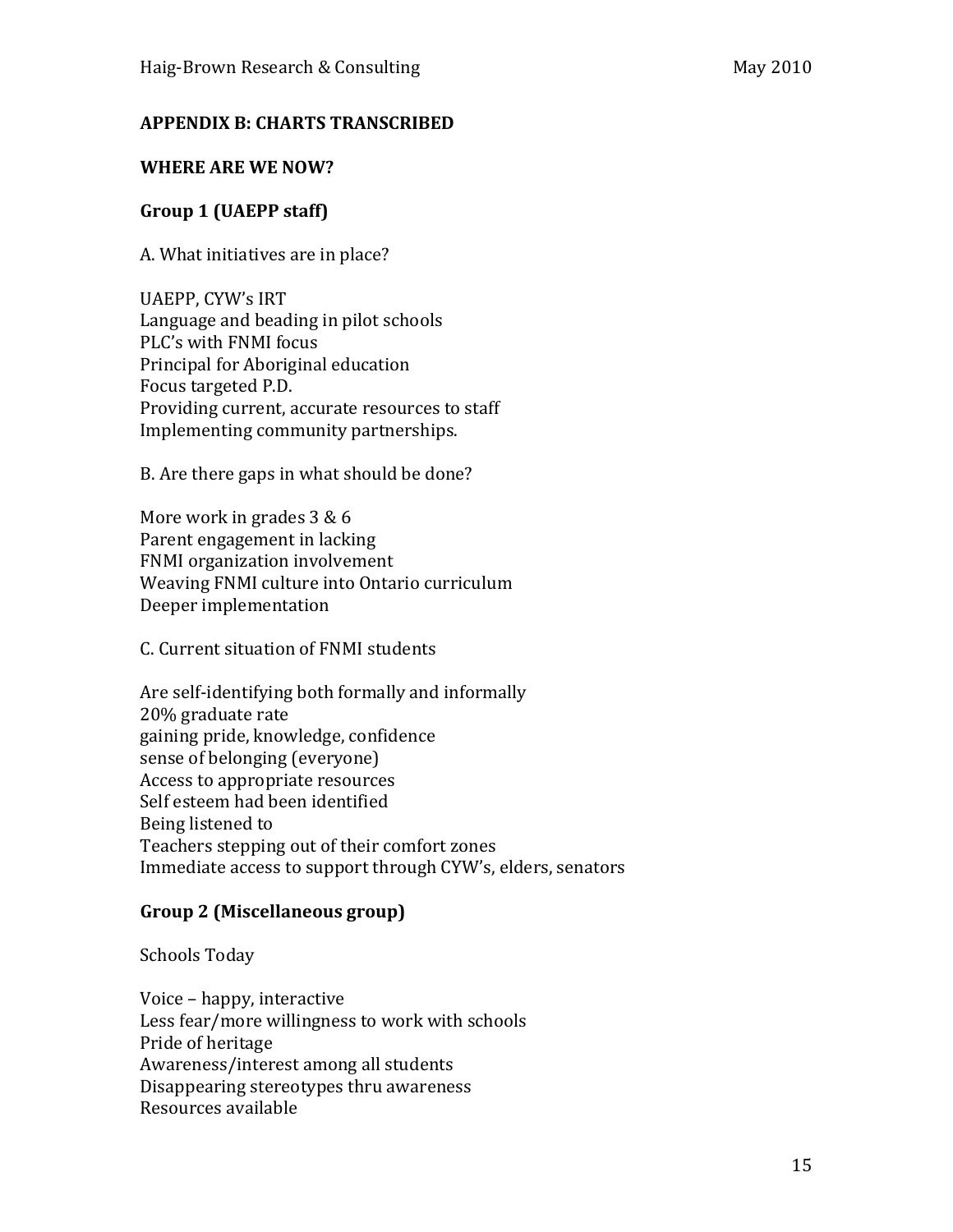Access to cultural events/crafts Teaching culture/language allowed Confidence – no longer on the sidelines Teaching real/imp. History.

#### Group 3 (Secondary school students – different schools)

A. first school Open courses 11s/12s last year, only Native students not put on the spot introduced into all classes no excitement about the course no excitement from students

B. Second school **Ouiet** Lack of motivation. "IDC" attitude Lack of interest and exposure Exclusive, only identified First Nation and Métis/Inuit are contacted/reached out to Some teachers take it upon themselves to introduce aboriginal literature/art (*Keeper'n' Me*) Faint spark of a start of awareness No reaching out to the student body to gain interest/curiosity

## **Group 4 (Elementary students)**

Welcomed Native 7-Seven Love Respect Humility Honesty Truth Wisdom Pride White Buffalo Circle No racism Pictures UAEPP Happy Skin colour Proud Knowledge More Native Assembly's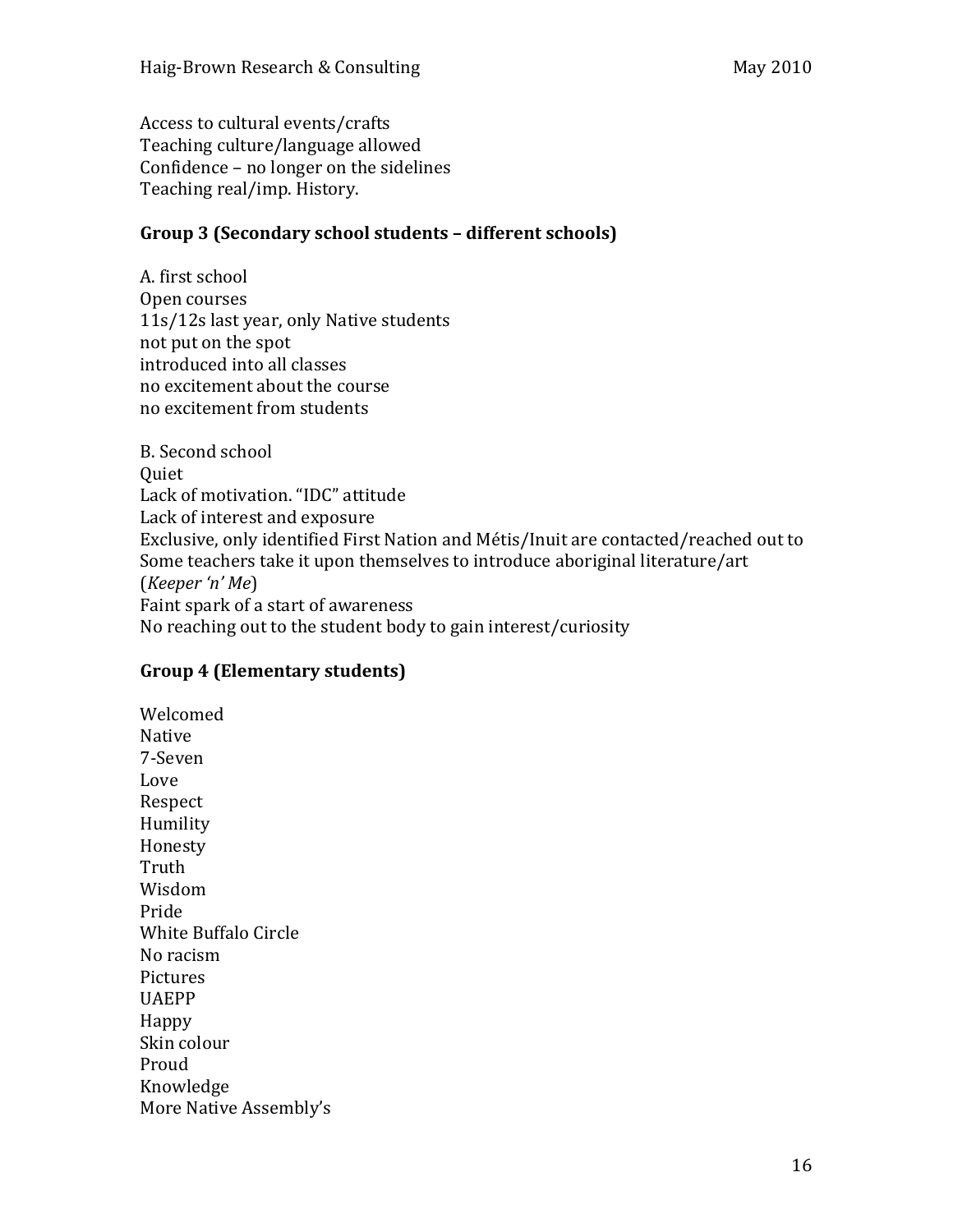# Group 1

Smaller classes (20 students max) Include guest speakers (elders) to do teachings once/twice weekly Available counselling for students who need it (Spiritual counsellors) Circular classrooms to facilitate the circle chairs/desks/tables Gardens & courtyards available to class/recreational use Personal gardens for the students (greenhouses) The use of wood products to build the classroom/entire institution Use of natural light (more windows, bigger windows) Alternate discipline Bring in Anishinaabe sports & games for phys. ed.

# Group 2

Hand on for diff subject areas Tech, science, math, language, PHE, English, **Outdoors** more FNMI teachers resource: Mishomis book Merge of teaching styles Everybody is there. Scheduling: blending of subjects Classtime kept to an hour max Ceremonies, space, dedicated

# Group 3

-comfortable chairs (lazyboy) -PC (not wasting paper) -always use colorful chalk -unlimited resources -more field trips -more guest speakers -more Athletic teams -activity-based program -more Respect and sensitivity -incorporating environmental issues, into all aspects of the curriculum -lockers in your classroom -more windows (that open) -go outside more often for math, science etc. classes -more online correspondence -Chill rooms (bean bags...student lounges...) fridge, food, drinks, etc. -More teacher supports…ea's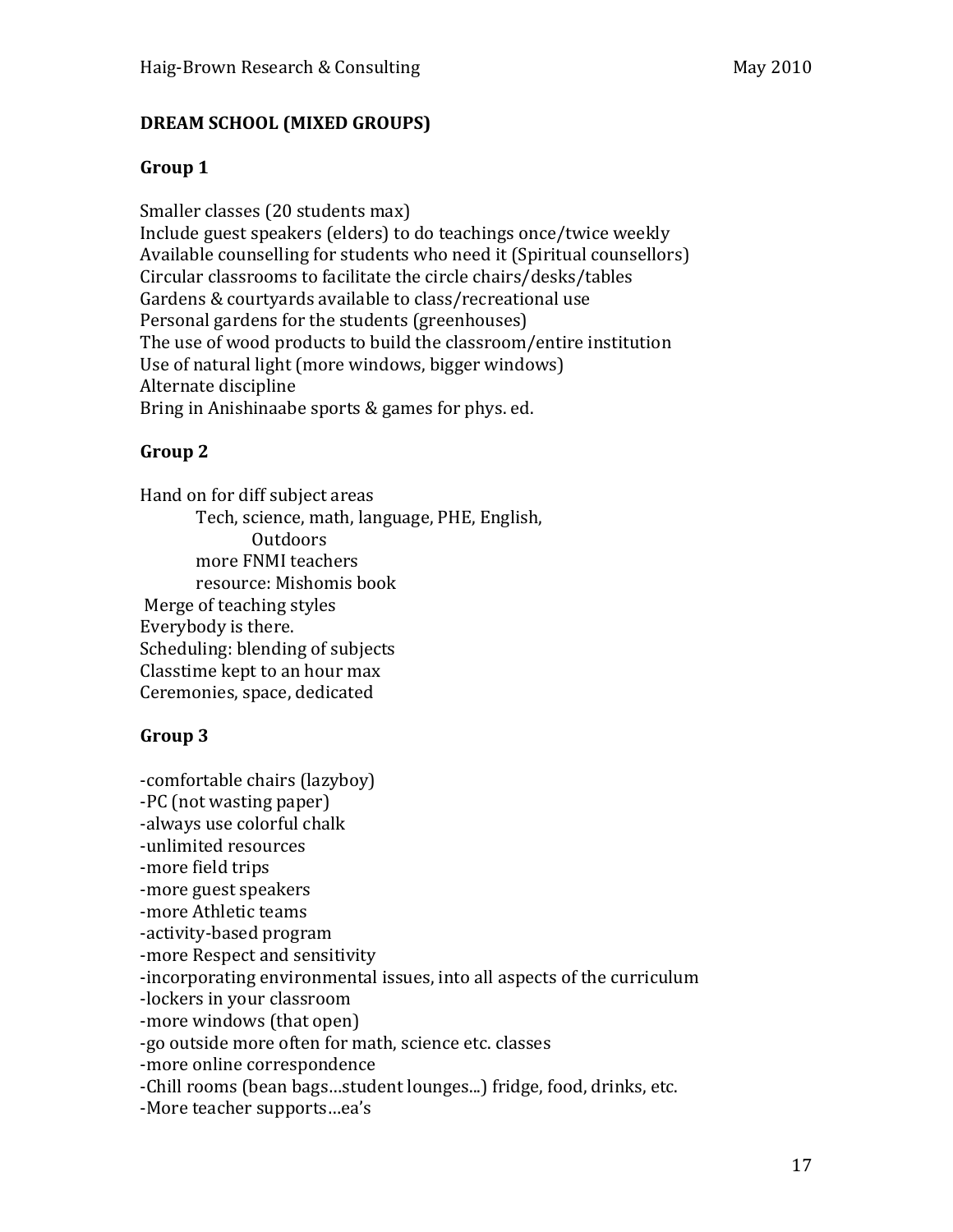-Bring elders to classrooms -School Spirit CYW, social worker -elders in schools to talk to them about your problems

#### Group 4

\*embedded in curriculum e.g. art embedded throughout \*language immersion school e.g.+Ojibway,+Cree,+Mohawk \* more Native content e.g. drumming circles in class, Ojibway culture \*Students participate in cermonies \*general population understanding \*Native Studies class -get to pick exam -Barrie Powwow -ISU \* Credit Recovery/Co-op Credit -focus on Powwow \*More IRT's in each region \*More trips -connections with other schools \* Student Support Staff/Guides e.g. CYW's Liaison Guides Advisors \*Continued+PLC's/professional+development \*Smudging in classrooms \*Elders in schools -recognized Elder for each family of school \*"the Lodge" – dedicated space in each school \*"It needs to be out there." -visible with the school and in the curriculum \*Ceremony+protocols \* More cultural activities in schools \*More integrated FNMI in Canadian and World Studies -includes texts from publishers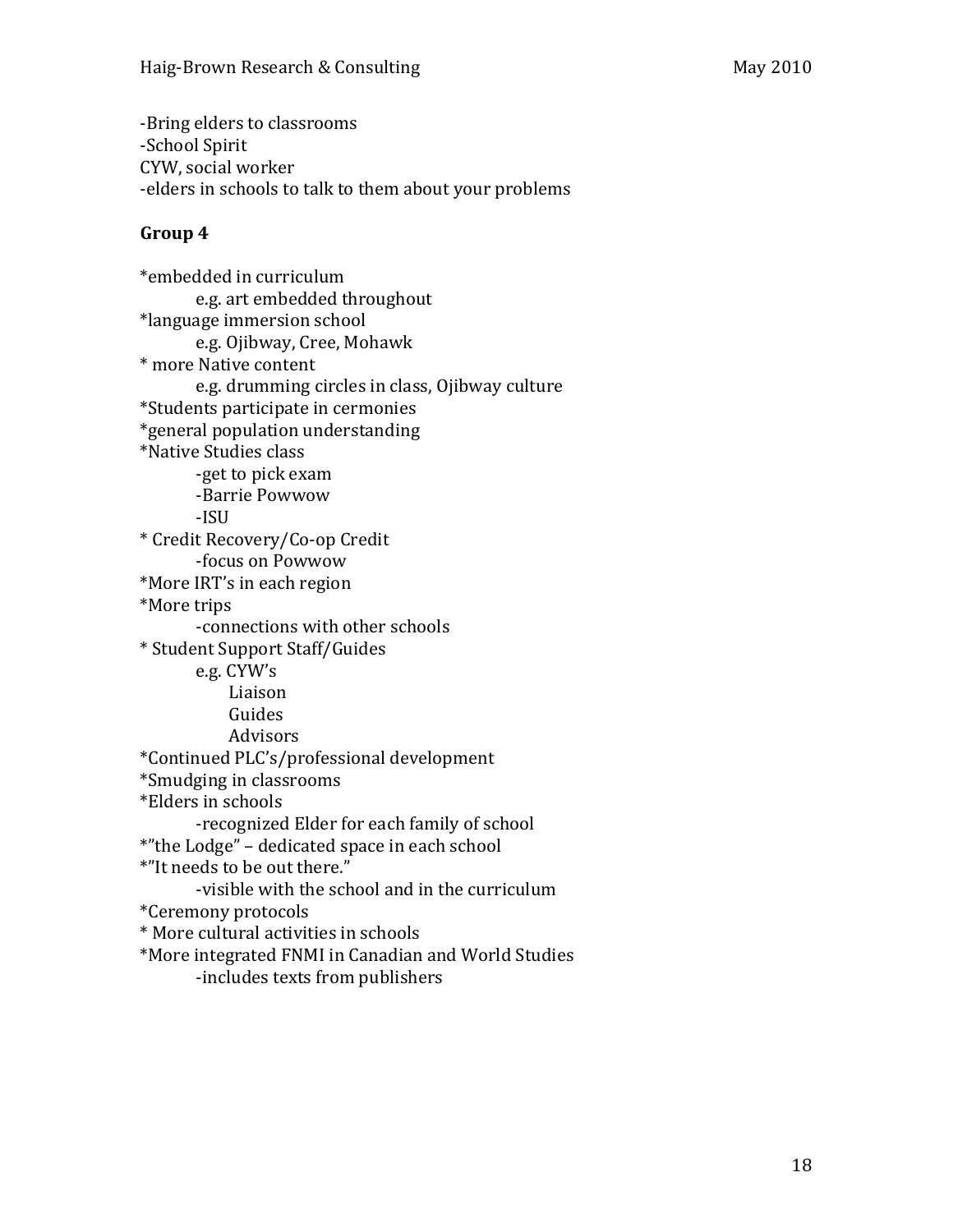## **PRIORITIES**

- Circle/Lodge/Space for Gathering: for all schools
- Language: for all schools (at least 20 minutes a day; at least three times a week for primary)
- Elder/Speaker/Senator: built into time table
	- o Create a list of volunteer Elders
	- o Network
	- o Offer tobacco; "Respect" fund for honoraria.
- Full time  $FNMI$  staff within each school (for chilling and learning) o Self-identification for staff
- PLC's with FNMI focus: "way more" and on-going
	- o Hands-on activities: develop staff awareness
	- o Integrate FNMI understandings into differentiated instruction
	- o Integration of traditional knowledge into the current curriculum
	- o The optional use of the circle in small classes. (Make knowledge available to teachers.
- The Mishomis Book available in all elementary and secondary schools in the district.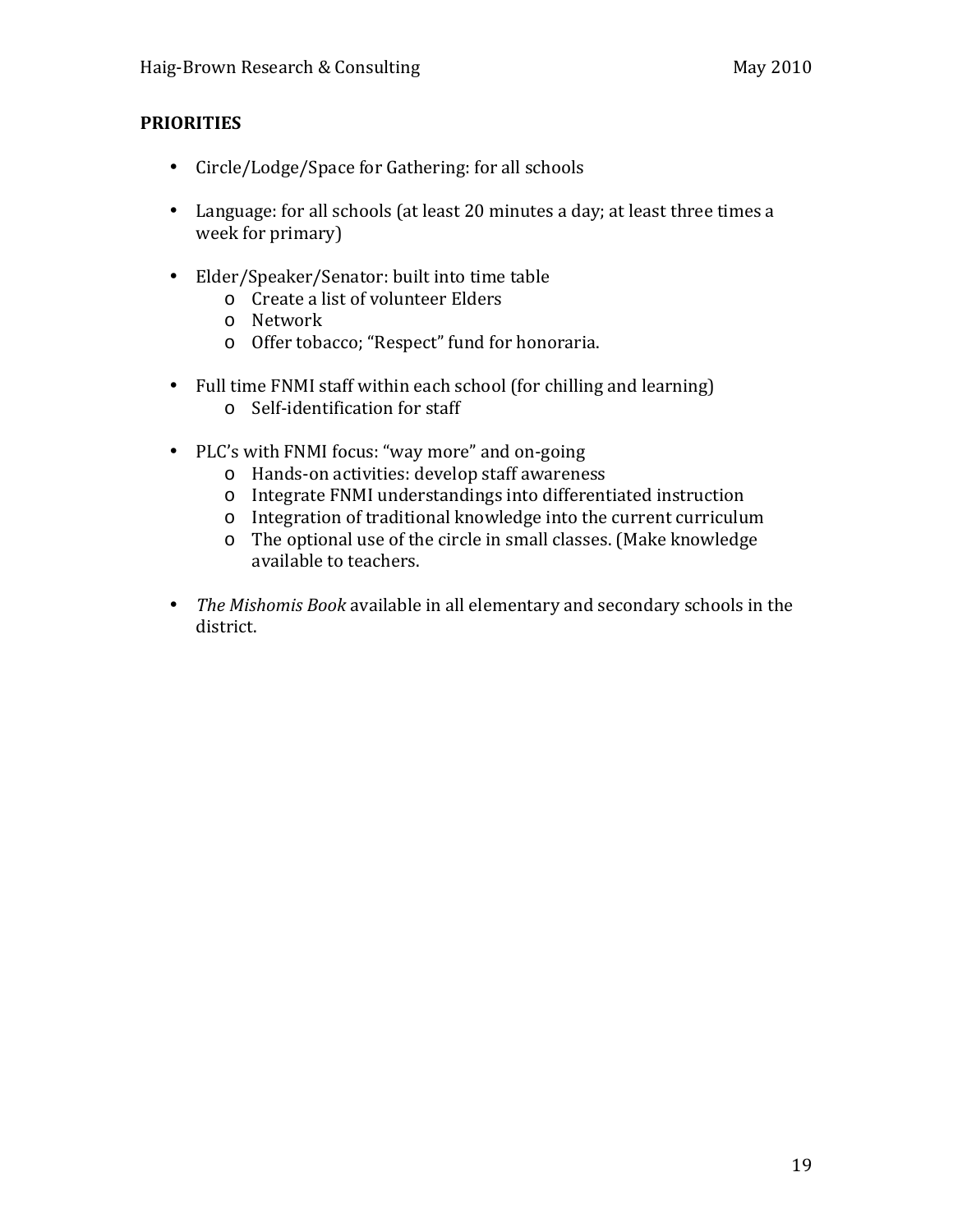# **APPENDIX C: THE CHARTS IN LIVING COLOUR**

# **1. WHERE HAVE WE COME FROM?**



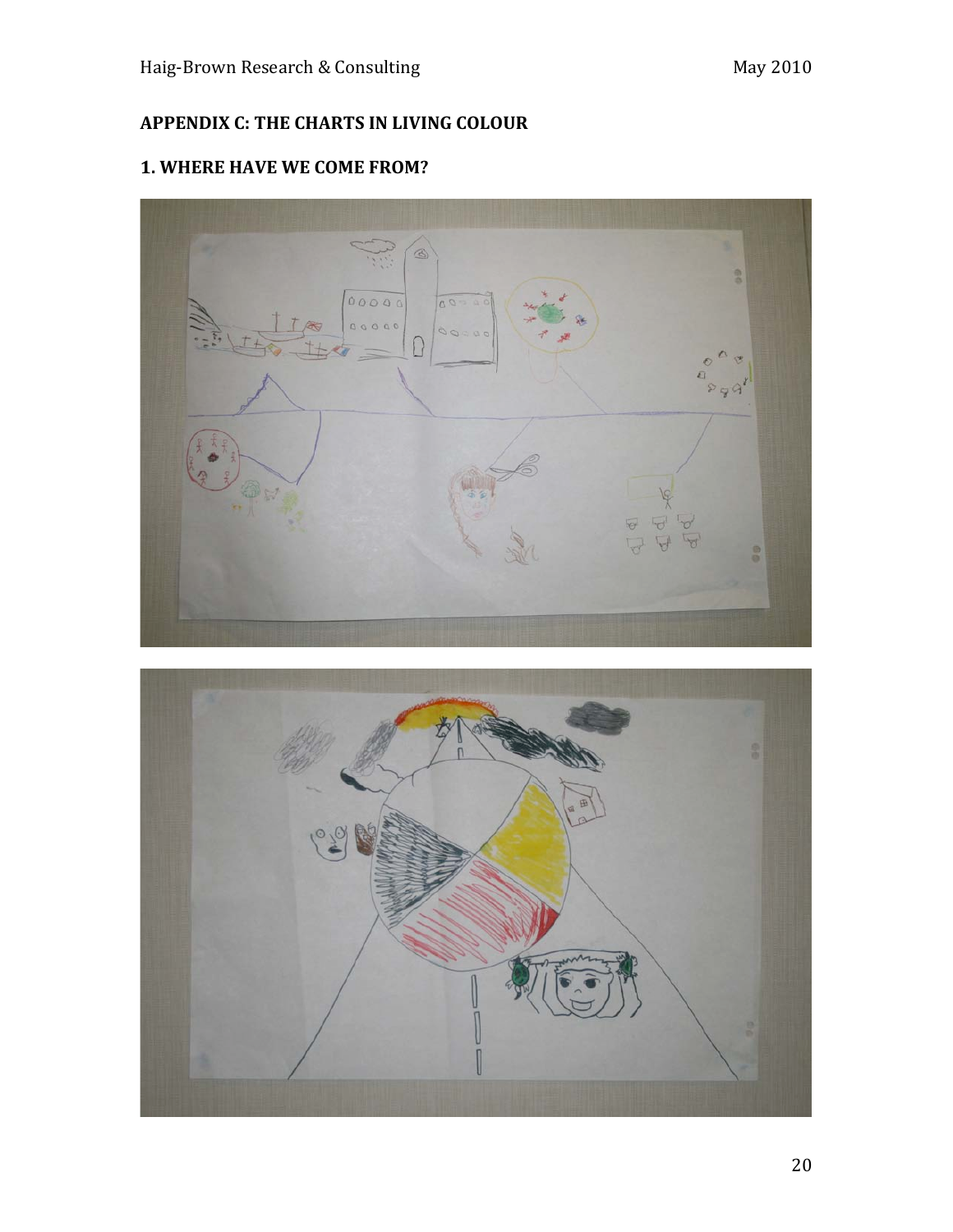

**WHERE ARE WE NOW?** 

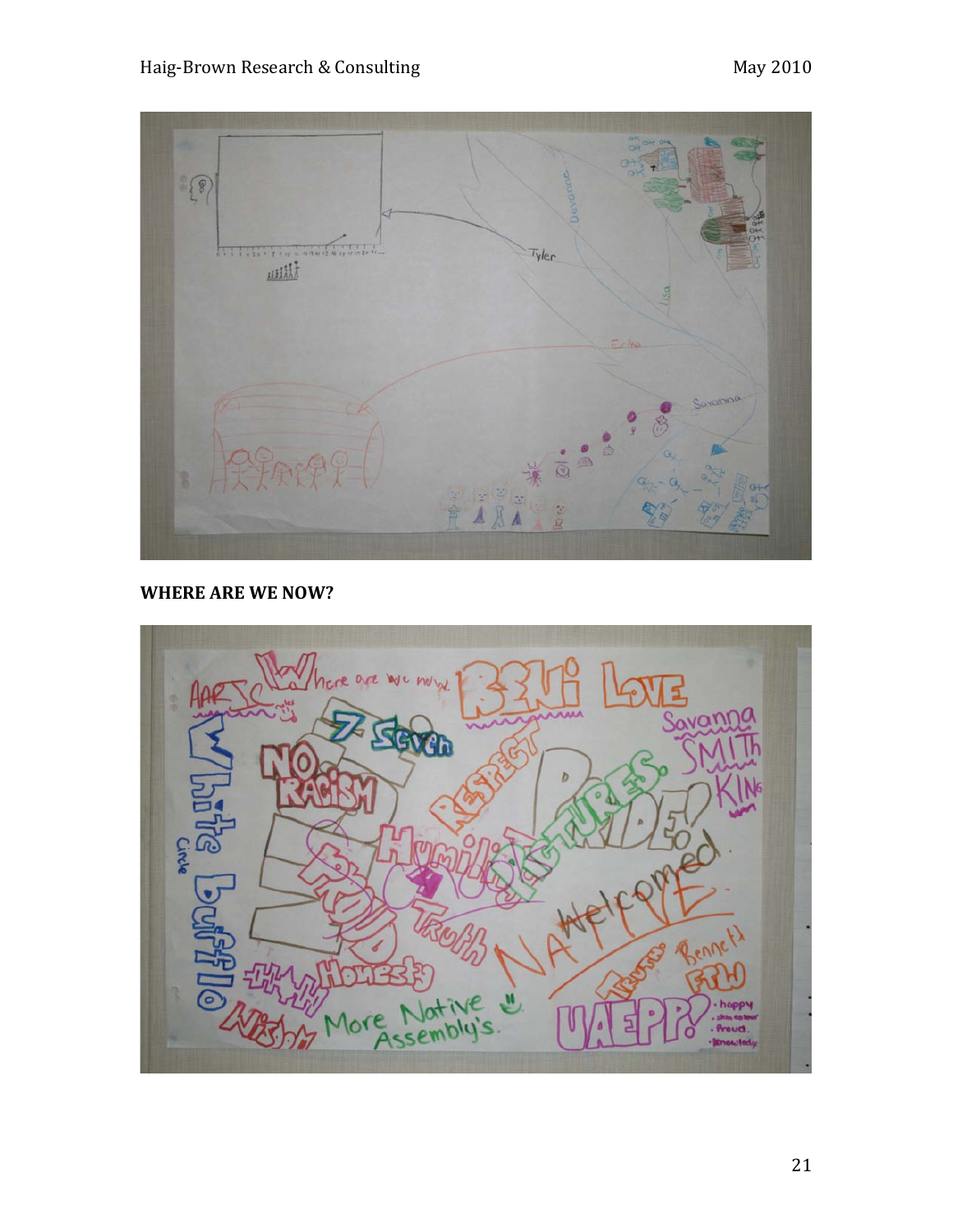School's Today voice - happy . interactive<br>· less fear / more willingness to work<br>· pride of heritage " schools. awareness/interest among all · disappearing stereotypes thru awareness resources available access to cultural events/crafts<br>reaching culture/language allowed<br>confidence - no longer on the<br>sidelines teaching real / imp. history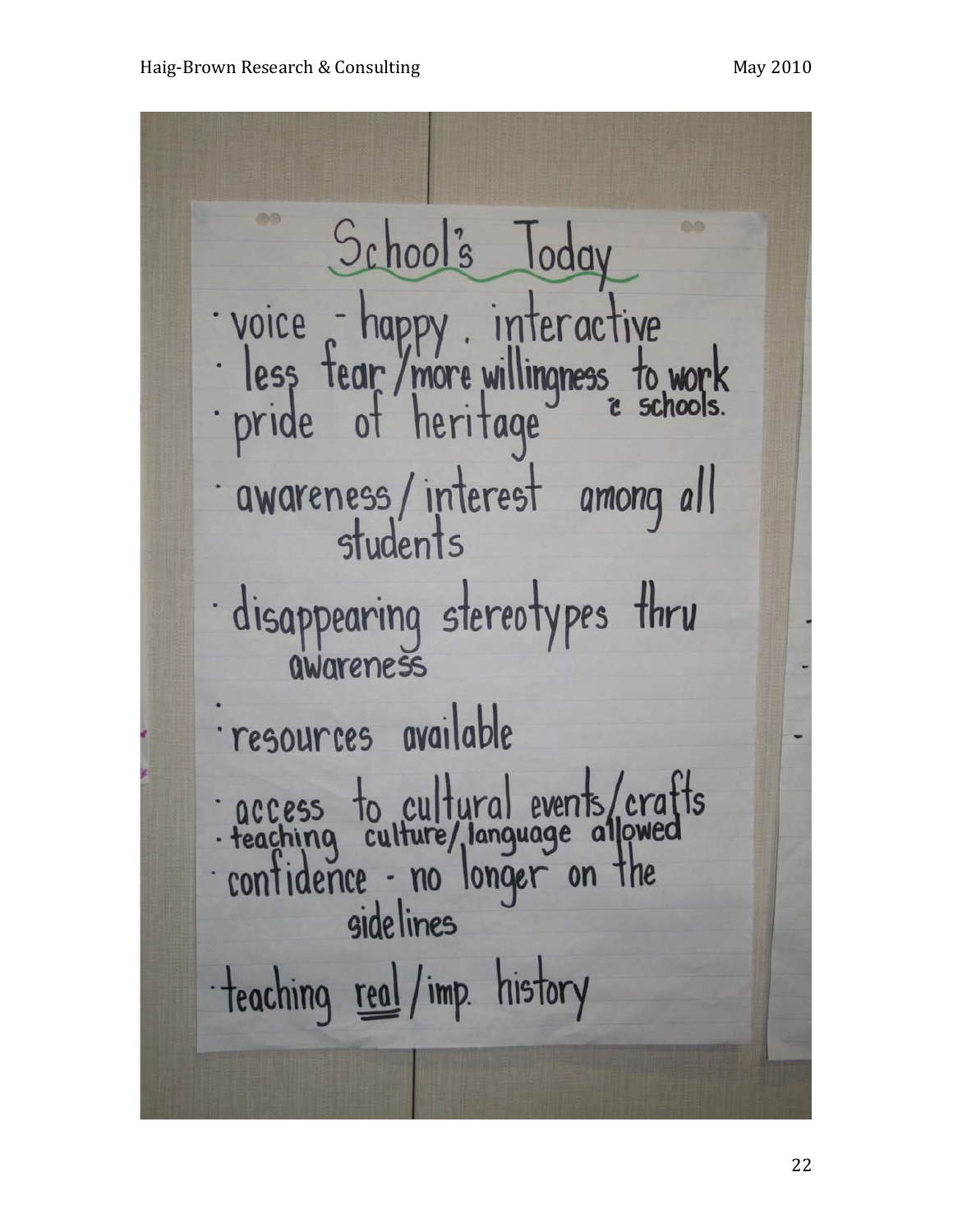

#### **THE DREAM: WHERE DO WE WANT TO GO?**

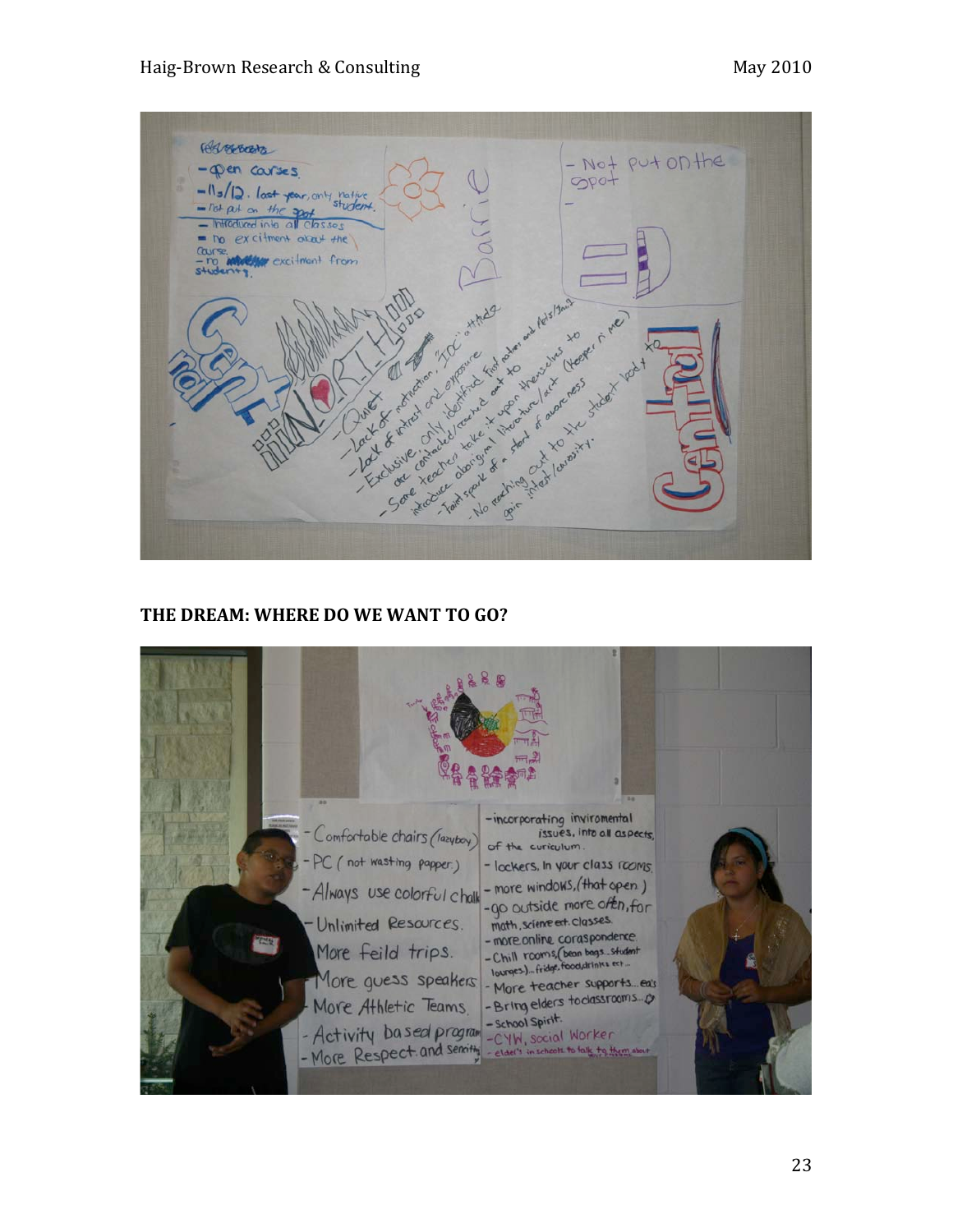amS. curricu II<br>ed throughour ≴  $*$ embedde ion school<br>Jree, Mohawk  $\star$  langual  $*$  more  $N$ ati circles in class ≴⊵ \* Students participate in ceremonies \* Native Studies C -get to pick exam<br>- Barrie Pow Wow A Credit Recovery / Coop Credit A More IRT's in each region \* More trips<br>-connections with other schools \* Student Suppo Staff / Guides<br>1 \* Smudgin DISOLS  $t$ essional **CO**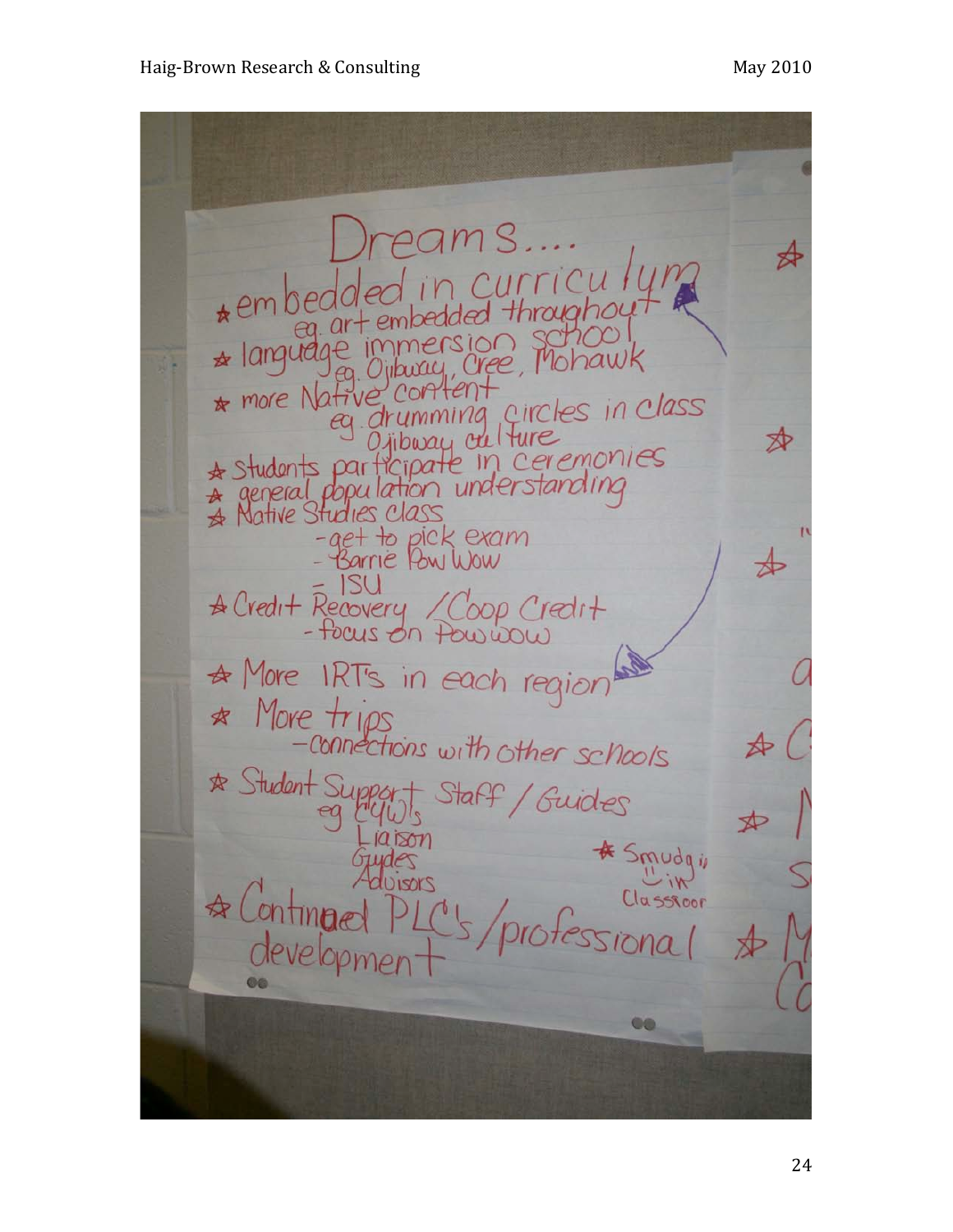$D$ reams... con  $+$  $*$  Elders in schools recognized Elder for<br>each family of school \* "the hodge"-dedicated  $\star$  "It needs to be out there" -visible within the school and in the curriculum A Ceremony protocols  $\star$  More cultural activities in schools includes from whishers dq \* More integrated FIVM anaclian a Wor Id Studies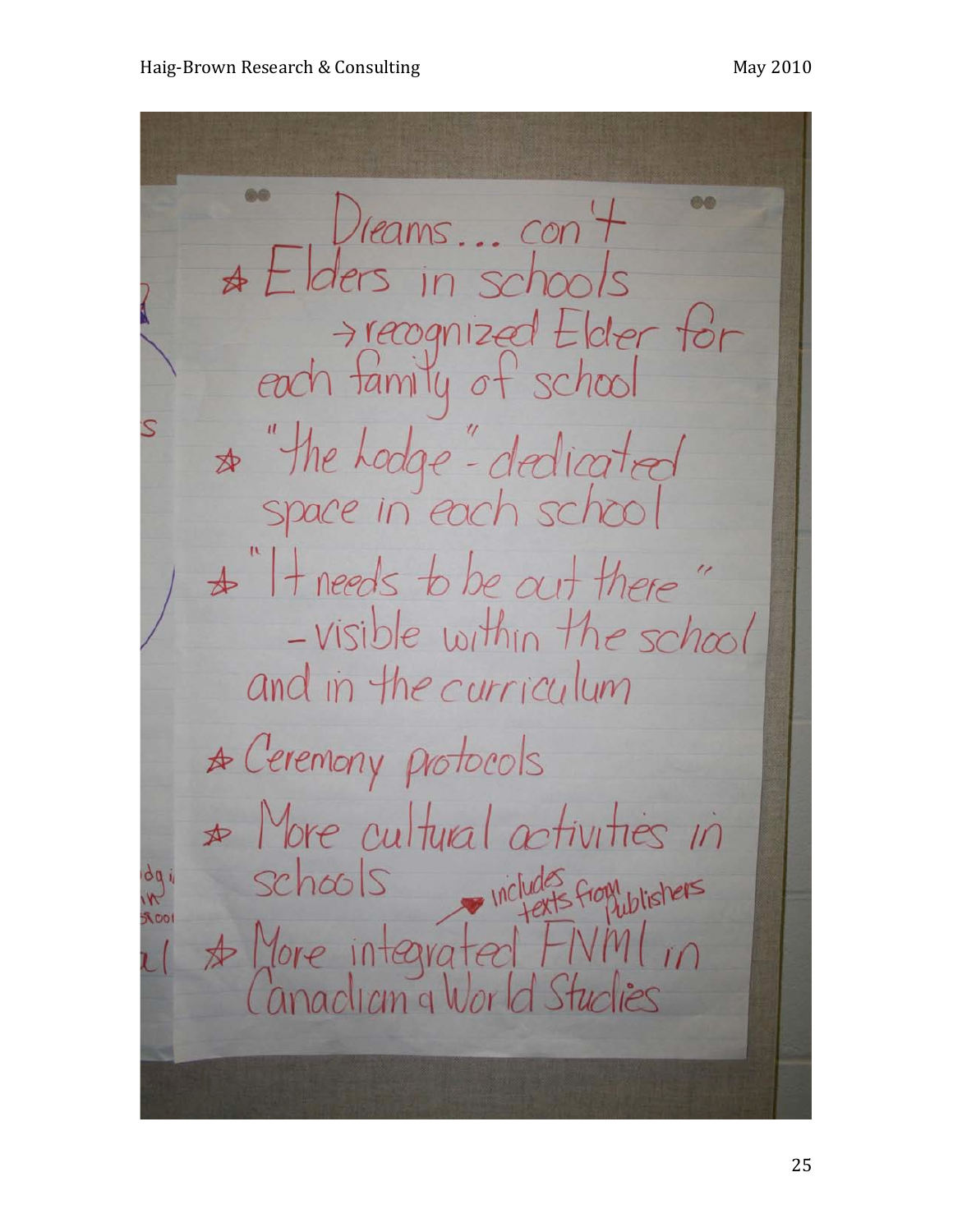Dream School - Smaller classes (20 students may) Feachings are thusice weekly if Available councelling for students who need - Circular classions to faciliate the - Gardens + Contra de available to class - personal gardens for the students (greateness) - the use of wood products to build the -use of natural light (more windows, bgr - afternate dicrothe... - bring in anishnabe sports + games for